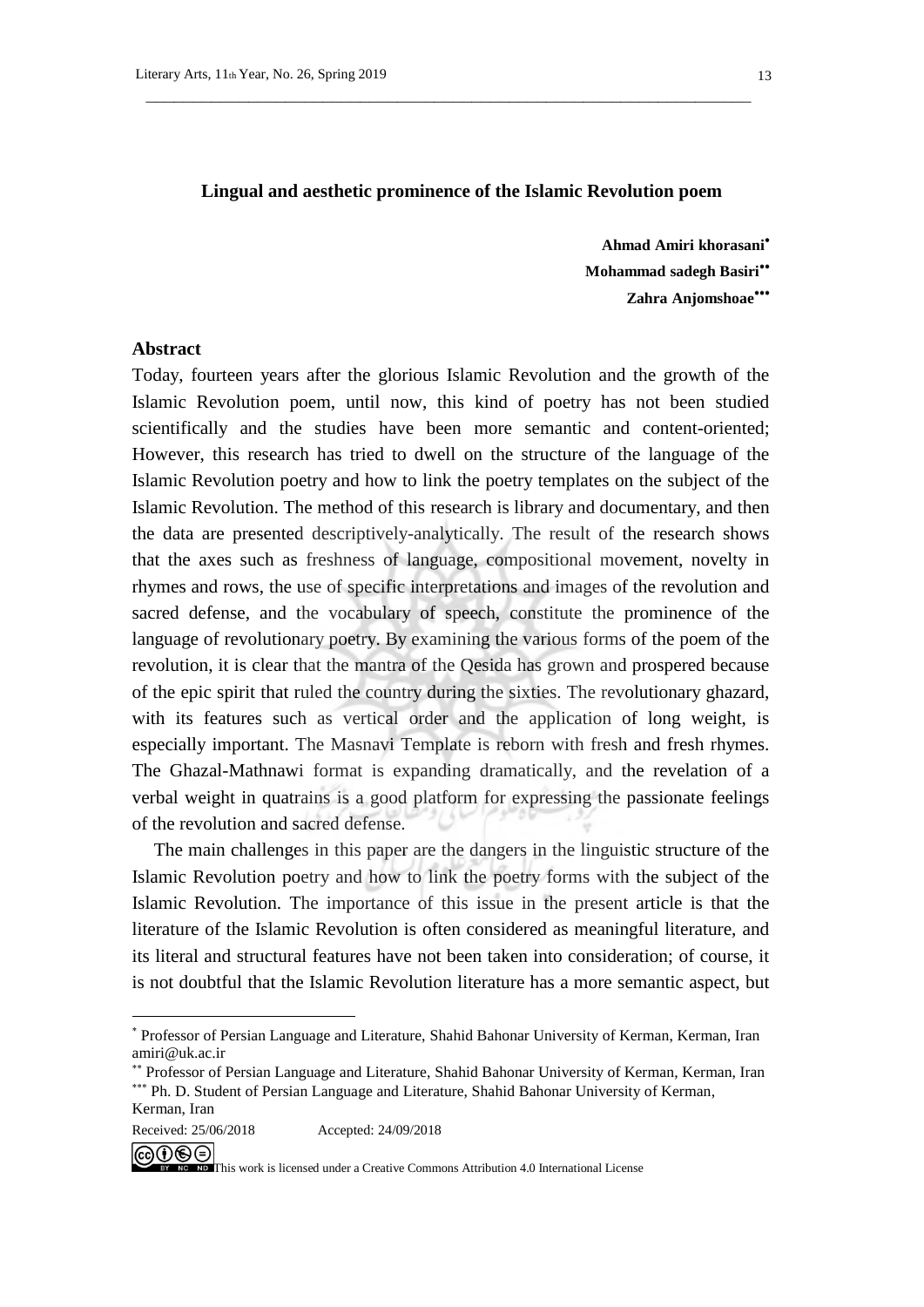with In the works, there are a number of structural and structural features and features.

#### **The verbal and structural prominence of the Islamic Revolution poem**

In terms of verbal and structural prominence, all forms of aesthetics are a literary work such as poetry that combines language and lexical modernizations, combining and using particular interpretations and images of the examples that we have addressed in these axes, respectively.

1- Axes such as freshness of language, compositional movement, novelty in rhymes and rows, the use of specific interpretations and images of the sacred revolution and sacred defense, and the pace of vocabulary constitute the prominence of the revolutionary poetry.

2- One of the points of the Islamic Revolution's poem is the tongue of the tongue, which sometimes has a freshness at the same time as the mold, language, freshness, and this freshness of language, thanks to the coincidence with the new poem and to be in the forefront of this way.

3- The composition of the poetry revolution in terms of construction, it can be divided into three groups of additional composition, composition and phrases.

4- Trying to use new rhymes and rows in different formats and using vocabulary and terms that reflect the vision of the revolution, and using the current and native rows of other linguistic features of revolution poetry.

5- Use of specific interpretations and images of the war and the range of the lexical circle associated with the content of the particular thought of the revolution and the sacred defense, as well as the use of particular names, military terms and expressions, religious terms and expressions are the other factors for the novelty of the poetry language of the revolution.

6- By examining the various forms of the poem of the revolution, it is clear that the form of the verse, although not very sparkling in contemporary poetry, is due to the epic spirit that ruled the revolution in the first years of the holy defense in the country, growth and prosperity Finds

7- Ghazal in the poetry of revolution is of particular importance and is well received by the poets of the Islamic Revolution. Revolutionary ghosts have features such as vertical order, the use of high weight and novelty, and innovation.

8- After the revolution, Masnavi's template was restored using new rhymes. The prevalence of Ghazal-Mathnavi's format is one of the structural features of the revolutionary poetry, which expanded dramatically during this period.

9- The weight of the voice in the quatrains was a good basis for expressing the passionate feelings of the revolutionary period and the sacred defense of the sixties.

10- The poets of the revolution in the middle years turned to new forms and introduced new insights into new poetry. The new poetry of the revolution is a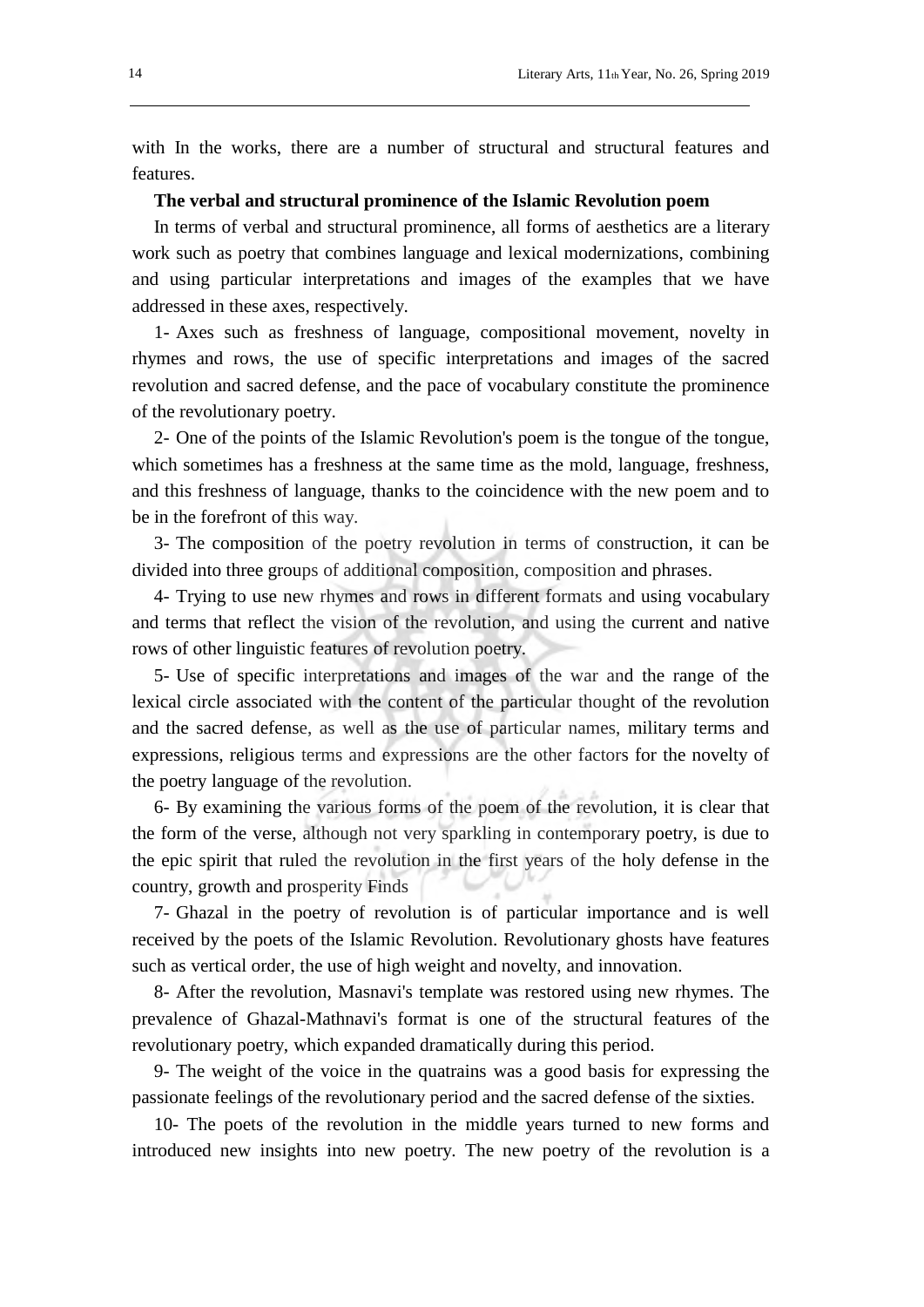narrative and supportive poetry and is usually long, but the new poetry is not a boring age.

 $\overline{\phantom{a}}$  ,  $\overline{\phantom{a}}$  ,  $\overline{\phantom{a}}$  ,  $\overline{\phantom{a}}$  ,  $\overline{\phantom{a}}$  ,  $\overline{\phantom{a}}$  ,  $\overline{\phantom{a}}$  ,  $\overline{\phantom{a}}$  ,  $\overline{\phantom{a}}$  ,  $\overline{\phantom{a}}$  ,  $\overline{\phantom{a}}$  ,  $\overline{\phantom{a}}$  ,  $\overline{\phantom{a}}$  ,  $\overline{\phantom{a}}$  ,  $\overline{\phantom{a}}$  ,  $\overline{\phantom{a}}$ 

11- During the Islamic Revolution, Cari-kalamator grew dramatically, and the reason for its increase in the increase of the press and their release is the politicization of the country and the people after the revolution, and the breathing of the themes of satire and protest in the field of literature of the Islamic Revolution. This template found a significant difference in the present period before the revolution, and it was Cari-kalamator s semantics in the era of the revolution.

**Keywords:** Islamic Revolution Poem, Structure, Language, Template

### **References**

- Abdolmolkian, Mohammad Reza (1366). *Root in the Cloud*, 1st Ed., Tehran: Barg.
- Alipour, Mohammad Kazem (1375). *Ballad of Tired Alley*, Tehran: Hoze Honari.
- Aminpour, Kaiser (1374). *Morning breathing*, 2nd ed., Tehran: Soroush.
- Amiri Firoozkoohi, Karim (1369). *Divan by Amiri Firoozkoohi*, Volume II, 2nd Ed., by the efforts of Amirbanavi Amiri Firoozkoohi, Tehran: Sokhan.
- Bagheri, Abbas (1367). *Poetry Collection of War*, Tehran: Amir Kabir.
- Bakhtiari, Nader (1374). *Eight love season*, Tehran: Foundation for the preservation of works.
- DehBozorgi, Ahad (1367). *In Shaghayegh*, Tehran: Barg.
- Dietch, David (1366). *Literary Criticism*, Gholam Hossein Yousefi and Mohammad Taghi Sedghiani (trans.), Tehran: Elmi.
- Farid, Ghader Tahmasebi (1375). *Endless Love*, Tehran: Hoze Honari.
- Feyz, Nasser (1372). *Flower, Ghazal, Bullet, collection of War poetry*, Tehran: Foundation for the Remaining of Works.
- Hashemi, Pouran (1377). *Passing Moments*, Tehran: Seda.
- Hosseini, Hasan (1387). *Generic Plot*, 4th Ed., Tehran: Hoze Honari.
- -------------------- (1391). Together with the Horn of Ismail, 6th Printing, Tehran: Soore Mehr.
- Kafi, Gholamreza (1393). *Islamic Revolution and Holy Defense Literature Research*, Vol. 1, 1st Ed., Tehran: Ashura Cultural Complex.
- ----------------------------------- (1381). A hand on Fire, Shiraz: Navid Shiraz.
- Kaymanesh, Abbas (1386). *Blue Galaxy* (Selected Poems by Mozhbeghi Kashani), 1st Ed., Tehran: Tikha.
- Kazemi, Mohammad Kazem (1375). *I had walked in*, Tehran: Hoze Honari.
- Khosh Amal, Abbas (1368). *In Pegah Tarnnom*, Tehran: Hoze Honari.
- Mardani, Nasrallah (1364). *Soil Blood*, Tehran: Keyhan.
- Moallem, Ali (1360). *Red Star Reduction*, 1st Ed., Tehran: Hoze Honari.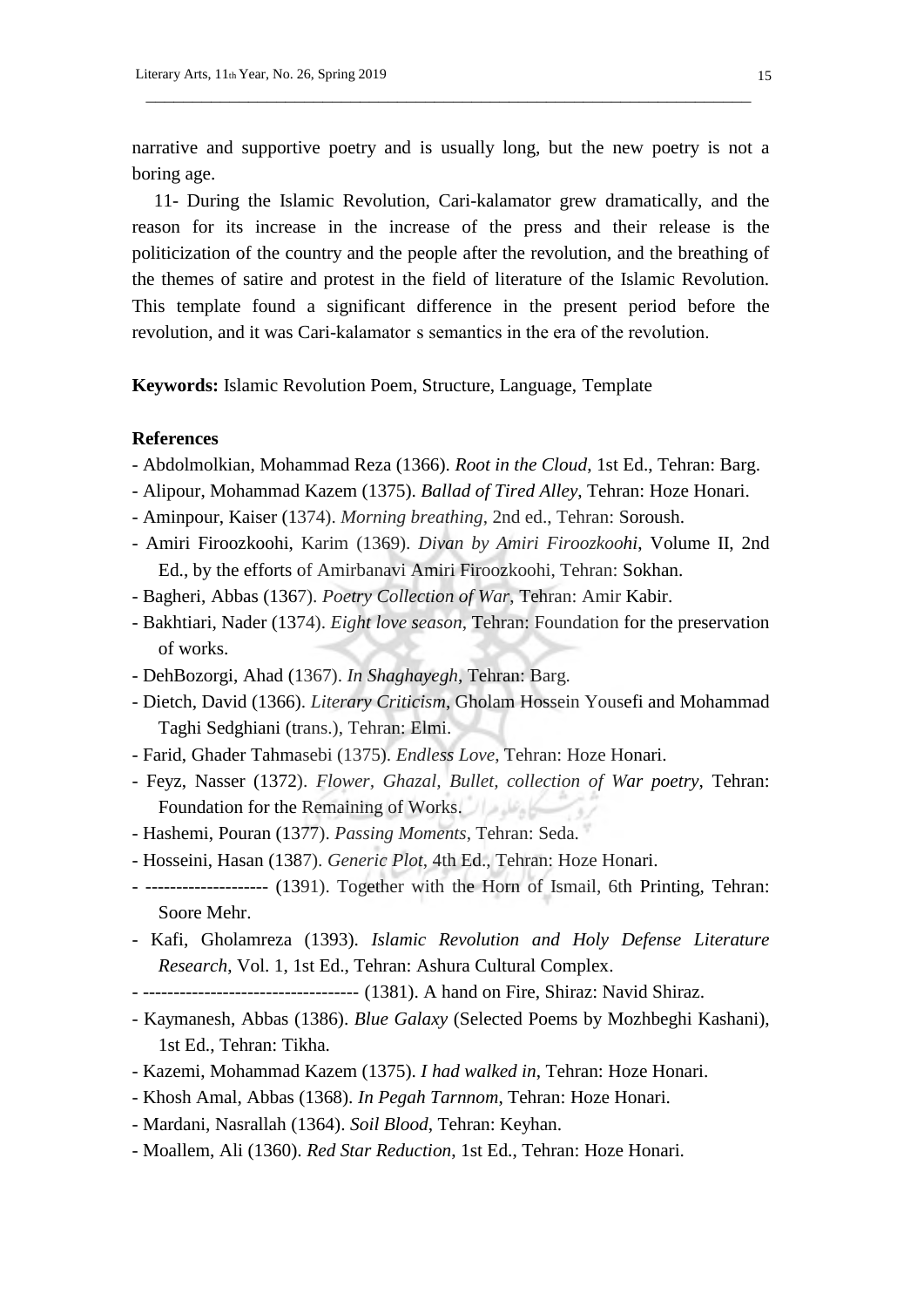- Omrani, Gholam-Hossein (1369). *Ghazal Soil and Memory*, Tehran: Barg.
- Red Abrupts (1375). *Collection of war poetry*, Tehran: Foundation for the Protection of Works.
- Safarzadeh, Tahereh (1382). *Morning Visit*, 5th Ed., Tehran: Book of Shiraz.
- Separation, Saeed (1376). *Half of the Sun*, Qom: Hamsaye.
- Shahrokhi, Mahmoud (1367). *Collection of war poetry*, along with Moshafez Kashani, Tehran: Amir Kabir.
- Shamslangaroodi, Mohammad Taghi (2002). *Analytical Date of New Poem*, 4th Ed., Tehran: Markaz.
- Sufficient, Gholam Reza (1393). *Research on Literature of the Islamic Revolution and the Holy Defense*, Vol. 1, 1st ed., Tehran: Cultural Center of Ashura.
- Vahidi, Simin-Dost (1377). *From the perspective of the mirrors*, Tehran: Foundation for the preservation of works.

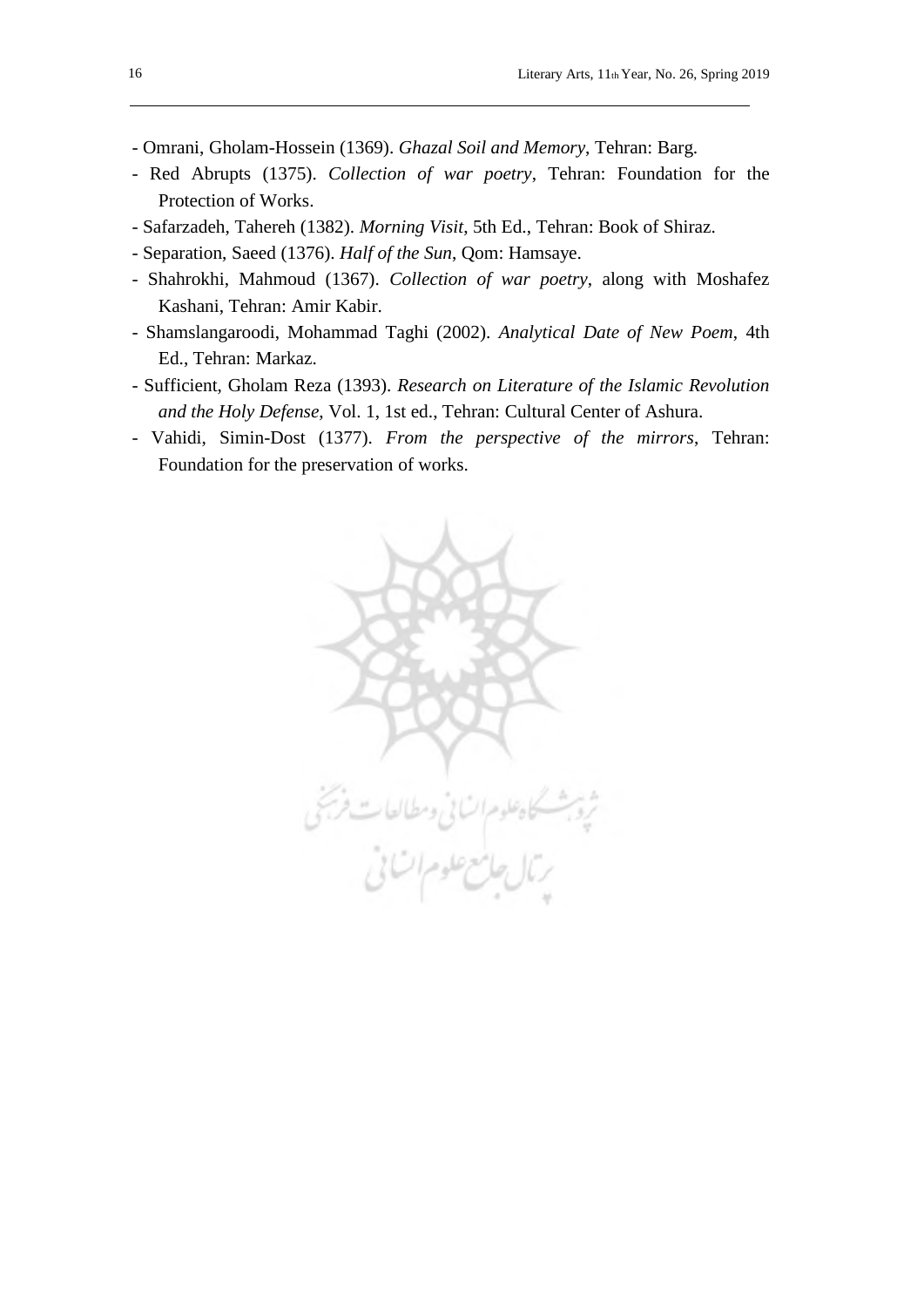# فنون ادبی )علمی- پژوهشی( سال یازدهم، شماره ١ (پیاپی ٢٦) بهار ١٣٩٨، ص41-٦٢

### **یباییزهایزبانیویبرجستگ شناسیشعرانقالباسالمی**

احمد امیری خراسانی \*، محمّدصادق بصیری\*\* و زهرا انجمشعاع\*\*\*

**چکيده**

با گذشت چهار دهه از انقالب اسالمی باشکوه ایران و رشد و بالندگی شعر انقالب اسالمی، تاکنون این نووع شوعر بوه شوک همهجانبه و علمی بررسی نشده است و پژوهشها بیشتر جنبة معناگرایانه و محتوامحور داشته است؛ اما نگارندگان ایون مقالوه میکوشند ساختار زبانی شعر انقلاب اسلامی و چگونگی پیوند قالبهای شعری با موضوع انقلاب اسـلامی را بررسـی کننـد. روش این پژوهش، کتابخانهای و سندکاوی است و دادهها به صورت توصیفی تحلیلهی ارائـه شــدهانــد. نتــایج پــژوهش نشــان می دهد محورهایی چون تازگی زبان، نهضت ترکیبسازی، نوجویی در قافیـه و ردیـف، اسـتفاده از تعباییر و تصباویر خیاص ّ انقلاب و دفاع مقدّس و تپش واژگان، ازجمله برجستگیهای زبانی شعر انقلاباند. با بررسی قالبهای مختلف شعر انقــلاب، روشن شد که قالب قصیده به دلیل روحیّهٔ حماسی حاکم در کشور در سال۵حای دهـهٔ شصـت رشـد و رونـق مـییابـد. غـزل انقلاب، با ویژگیهایی چون نظم عمودی و کاربرد وزنهای بلند اهمیت ویـژهای پیـدا مـیکنـد. قالـب مثنـوی بـا اسـتفاده از قافیههای نو و تازه دوباره احیا می شود. قالب غزل–مثنوی، به طور چشمگیری گسترش می یابد و ایجاز کلام با وزن مطنطن در رباعی، بستر خوبی برای بیان احساسات پرشور دوران انقالب و دفاع مقدّس شود یم

**کليدواژهها:**شعر انقالب اسالمی، ساختار، زبان، قالب

ثروبث كاهطوم السابي ومطالعات فريخي **-1 مقدمه**

1

منظور از ادبیات انقلاب، تمام آثاری است که در طول انقلاب اسلامی پدید آمده است و از منظر مثبـت و باورمنـد بــه پدیــدهٔ انقلاب اسلامی می نگرند. در واقع ادب انقلاب، ادبی است که نه تنها زادهٔ زمان و برآمده از حوزهٔ اندیشهٔ انقلاب است، از نظـر دیدگاهی نیز مؤید و انقلاب اسلامی ایران همسو با آن است. تعابیر دیگری نیز از ادبیات انقلابی شده است که به برخی از آنها اشاره می کنیم:

«ادبیات انقلابی، مفهومی نزدیک به ادبیات چریکی است که در نحلههای ادبی قبل از انقلاب اسلامی از آن نام بـرده شـده است» (شمس لنگرودی، ۱۳۸۱: ۱۰۵/۱).

• استاد گروه زبان و ادبیات فارسی، دانشگاه شهید باهنر کرمان، کرمان، ایران (مسؤول مکاتبات)<br>• استاد گروه زبان و ادبیات فارسی، دانشگاه شهید باهنر کرمان، کرمان، ایران (مسؤول مکاتبات) استاد گروه زبان و ادبیات فارسی، دانشگاه شهید باهنر کرمان، کرمان، ایران com.gmail@basiri.ms∗∗ ∗∗∗ دانشجوی دکترای زبان و ادبیات فارسی، دانشگاه شهید باهنر کرمان، کرمان، ایران ir.chmail@12sahabi تاریخ وصول: 1397/4/5 تاریخ پذیرش: 1397/7/2

Copyright © 2015-2016, University of Isfahan. This is an Open Access article distributed under the terms of the Creative Commons Attribution License (http://creativecommons.org/licenses/BY-NC-ND/4.0/), which permits others to download this work and share it with others as long as they credit it, but they cannot change it in any way or use it commercially.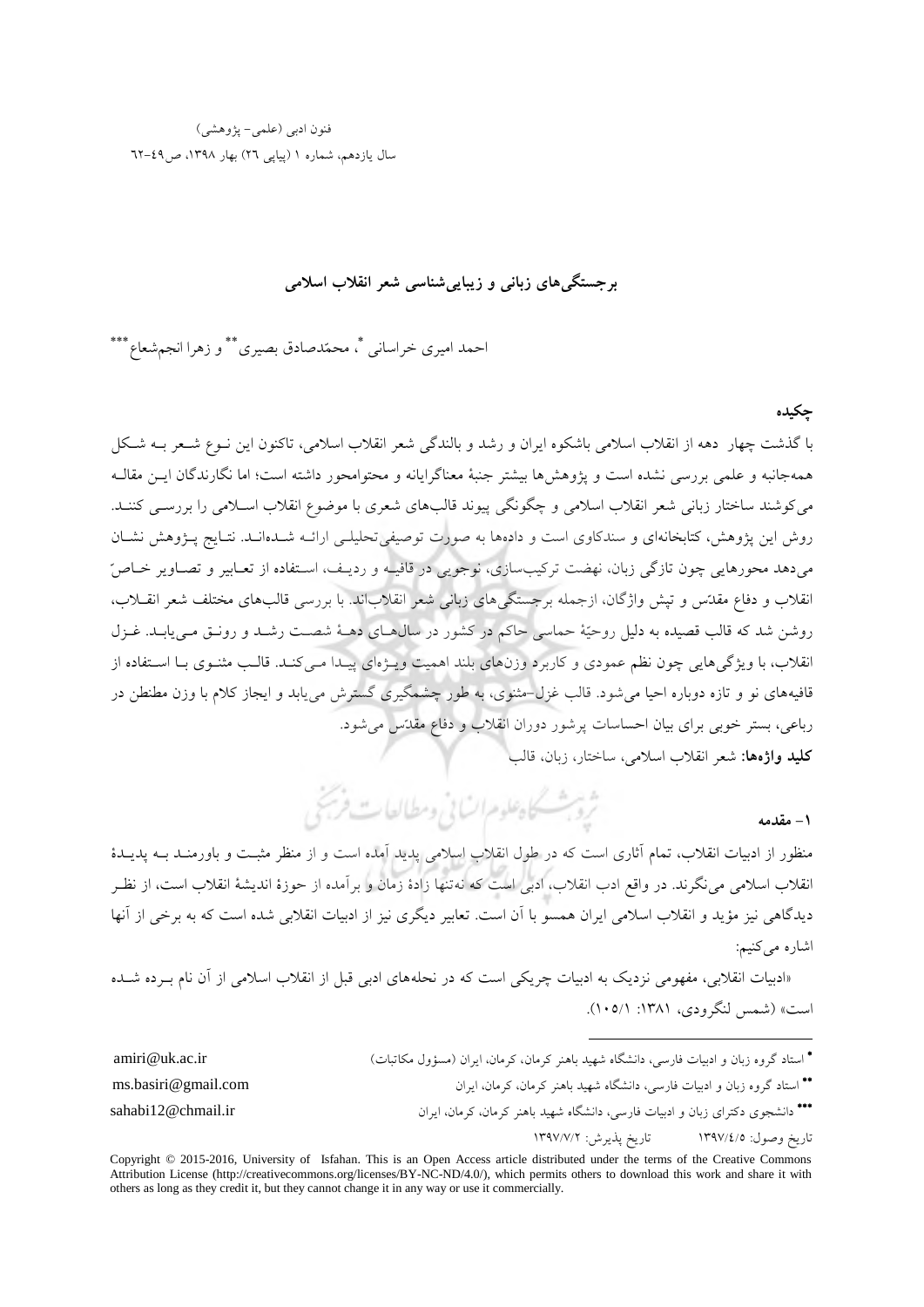در این نوع از ادبیات، تعارض با حکومت، شدّت و حدّت لحن و بیان، پرخاش و اعتراض، تحریض و تهییج بـه قیـام یـا پایداری از نخستین جان.ایههاست. امروز با گذشت نزدیک به چهار دهه از انقلاب اسلامی، شکل گیری آثـار متعـلدّد و ظهـور شاعران و نویسندگان فراوان و گوناگونی آثار از نظر شکل و جانمایه و داشتن دیدگاه واحد، که همانا تصدیق باورمند انقلاب اسلامی باشد، جریان ادبی فخیم و قابل اعتنایی را شکل داده است که بهآسانی می توان از آن به «ادبیات انقلاب اسلامی» تعبیـر کرد. با دقت در ساختار ادبیات انقلاب اسلامی برجستگی هایی مشاهده میشود که در این مقاله جنبههای زبانی و زیبایی های ادبی بررسی شده است

**-1-1 بيانمسئله**

مسئلهٔ ما در این پژوهش، شناسایی و معرفی برجستگیهای زبانی و زیباییشناسی شعر انقلاب اسلامی است.

**-2-1 پيشينةپژوهش**

دربارهٔ شعر شاعران انقلاب اسلامی تاکنون کتابهایی نگاشته شده است که بیشتر آنهـا ماننـد کتـاب *نقــد و تحليـل شــعر انقلاب اسلامی* از منوچهر اکبری به آوردن نمونه و نقدی کوتاه بسنده کرده است. در ایــن میــان تنهـا کتــاب *ادبیــات انقــلاب* ا*سلامی* غلامرضا کافی به صورت اجمالی به این مسئله پرداخته است. در بین مقالات نیـز دو مقالـهٔ «بررسـی برجسـتگی۵ـای لفظی و ساختاری شعر دفاع مقدّس استان کرمان» و «بررسی تحوّل ساختار و شکل غزل از انقلاب مشروطه تا پس از انقـلاب اسلامی» با موضوع این پژوهش مرتبط است که مقالهٔ اوّل فقط به شعر دفاع مقدّس، آن هم در محدودهٔ اسـتان کرمـان و مقالـهٔ دوم تنها به ساختار قالب غزل پرداخته است. بنابراین تا جایی که بررسی شد، پژوهش مستقلی دربارهٔ برجستگی هـای زبـانی و زیبایی شناسی شعر انقلاب اسلامی انجام نگرفته است.

**-3-1 ضرورتواهميتپژوهش**

اکنون پس از گذشت حدود چهار دهه از پیروزی انقالب اسالمی با اینکه آثار متعددی در حوز ادبیات انقالب منتشر شده است، هیچ مقاله یا کتابی به طور مستقل دربارهٔ ساختار شعر انقلاب اسلامی نوشته نشده و بیشتر کتابها و مقـالات در حـوزهٔ محتوای شعر انقلاب بوده است. بنابراین ضروری است به ساختار زبانی و زیبایی شناسی شعر انقلاب اسـلامی و ویژگـی۱مـا و برجستگیهای آن نیز توجه شود.

**-4-1 روشپژوهش**

روش کار در این پژوهش، کتابخانهای و سندکاوی است و دادهها به صورت توصیفی-تحلیلی ارائه شده است.

**-2 بحث**

درنگ در ساختار زبانی شعر انقلاب اسلامی و چگونگی پیوند قالب هـای شـعری بـا موضـوع انقــلاب اســلامی از مهــمتـرین چالشها در این مقاله است. اهمیت این موضوع در پژوهش حاضر از آن جهت است که معمـولاً ادبیـات انقــلاب اســلامی را ادبیاتی معناگرا میدانند و به ویژگی های لفظی و ساختاری آن کمتر توجه شده است؛ البتـه شـک نیسـت کـه ادبیـات انقــلاب اسلامی، جنبهٔ معناگرایی بیشتری دارد؛ اما با درنگ در این آثار، ویژگی هـا و برجسـتگی هـای لفظـی و سـاختاری گونـاگونی مشخص می شود. بــدیهی اسـت بــرای تحلیــل آنهــا و درج شــواهد شــعری، از آثــار شــاعران نــامور انقــلاب اســلامی و نیــز مجموعه شعرها و جُنگها در پیوند با این موضوع استفاده شده است که از این میان می توان به *مجموعهٔ شعر جنگ* به کوشش محمود شاهرخی و *گل، غزل، گلوله* به کوشش ناصر فیض اشاره کرد.

حامع عليده السال

# **-1-2 هایلفظیویبرجستگ ساختاری**

منظور از برجستگی های لفظی و ساختاری، تمام فرانمودهای شکلی یک اثر ادبی نظیر شـعر اسـت کـه نـوگرایی زبـانی و واژگانی، ترکیبسازی و استفاده از تعابیر و تصاویر خاص از مصادیق آناند. در ادامه هریک از این موارد بررسی می شود.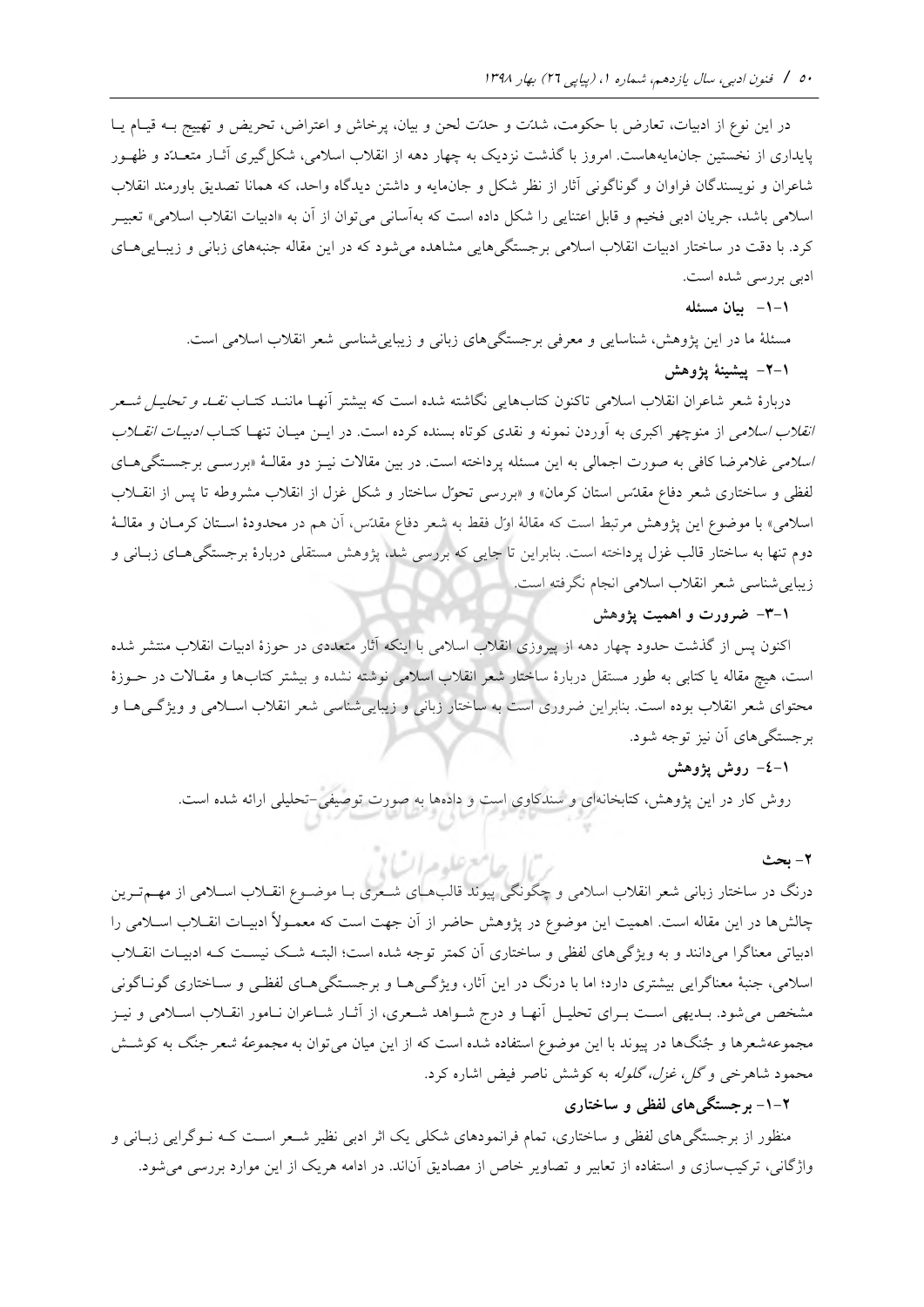**-1-1-2 تپندگیدرزبان**

زبان، یکی از پنج عنصر اصلی شعر در کنار تخیّل، احساس، عاطفه و اندیشه است. تعریفهایی که برای زبـان شــعر شــده است، گوناگون به نظر می رسد، اما در عمق نظر به یکدیگر نزدیکاند.

دیوید دیچز زبان را فعالترین خدمتگزار تخیّل میداند؛ زیرا معتقد است تخیّل، خــود بــر اثــر نیازمنــدیهــایش آن را بــه وجود می آورد (دیچز، ۱۳٦٦: ۱۸۹).

به گفتة الیوت، شاعر و منتقد انگلیسی، زبان ˚ زبان شعر خصو به - لذتباید بخش باشد و به عقید زبانشناسانی چوون کروچه، زبان، یکی از مهم ترین نقشها را در ارگانیسم شعر ایفا میکند (کرباسی، ۱۳۷۱: ۱۱).

قبل از انقلاب اسلامی، دو جریان شعری وجود داشت که یکی معلول کهنگی زبان و مضمون بود و دیگری برعکس؛ البتــه این دو جریان از جهت فرم و قالب کاملاً متفاوت بودند، اما رفتهرفته این نوگرایی زبان در قالـب غیرکلاسـیک بـر قالـبهــای سنتی نیز تأثیر گذاشت و شاید یکی از امتیازهای شعر پس از انقلاب این باشد کــه زبــان، در عــین ســنتی بــودن قالــب، همــهٔ طراوت طرز تازه را در خود دیده است. بنابراین، تازگی زبان در شعر کلاسیک، مرهون همهنشینی با شـعر نـو و قرارداشـتن در موقعیّت بالندگی این شیوه است

«شعر انقلاب در آغاز اگرچه نشانههایی از نوگرایی زبان داشت، به دلیل محتواگرایی و برتری دادن بیان بر فرم، ســاخت و سیاق زبانی اش تا حدودی شعارزده بود؛ ولی رفتهرفته صورتگری، تکنیک و پردازش زبان مورد توجه واقع شـد و البتــه ایــن حرکت بسیار سریع تر از تحوّلهای ادبی، حتـی در آخـرین دهـههـای قبـل از انقــلاب صـورت گرفـت» (کـافی،١٢٩٣:١٣٩٣). شکل گیری زبان شعر انقلاب و شعر جنگ، چنان چشمگیر و بارز بود که برخی از صـاحب نظـران آن را دارای تشـخص هـای استثنایی دانستهاند. همان طور که انقلاب اسلامی یک پدیـدهٔ اسـتثنایی بـود، زبـان آن نیـز کـه همـین ادبیـات انقـلاب اسـت، ویژگی های استثنایی و منحصر به خویش دارد.

از آنجا که انقلاب و جنگ دو پدیدهٔ تازه بودند، تازگی زبان در آثار ادبی مربوط به آنها بسـیار طبیعـی بــه نظـر مــی(ســد. انقلاب، با ماهیت اسلامی، رهبری روحانی و دیدگاههـای متعـدد و تـازه، سـبب شـد واژگـان و اصـطلاحات، مضـمونهـا و برداشتهای بدیعی در آثار نوشتاری سـربرآورند. جنگ نیـز چنـین بـود. انگیـزش هـای حسـی و عـاطفی جنـگ، همـراه بـا اصطلاحات و واژگان خاص خود، ویژگی منحصربهفردی را در آثار شعری مربوط به آن نمایان ساخت. علاوه بر این، استفادهٔ هایی برای آگاهانه از تکنیک و کارکردهای شعر قدیم و ادامة جریان نوجویی و ابداع را نی باید سبب تازگی زبان شعر در نظور داشت؛ برای مثال می توان بهره گیری از شگردهای سبک هندی را نام برد که با تطبیق امـروزی آن، شــاعران انقــلاب توانســتند ابداعات خاصی را در پوستهٔ آن شگردها پدید آورند و درست به کار گرفتن همین تکنیکها بود که بهسبب تازگی و ناآشـنایی ذهن با آنها، به جسارتهای زبانی تعبیر شد.

در گوشه گوشههای شعر امروز می توان جسارت های زبانی را پیدا کرد؛ جسارت هایی کـه سـدهای کهنـهپرسـتی، تکـرار، بیهویتی، و سطحی نگری سایه افکنده بر شعر را در هم شکست و فضاهای تازهای را جستوجـو کـرد. اگرچـه تـازگی زبـان خصوصیتی است که در بافت کلام رخ می نماید و نمی توان برای آن دلایل و عواملی ردیف کرد، می توان به صـورت کلّـی بــه تازگی این عنصر در شعر یا اشعار مخصو یک دوره یا یک جریان نظر داد با اینهمه، چند برجستگی در زبان شعر انقالب کنند پدیدار است که مدّعای تازگی آن را اثبات می

## **-1-1-1-2 نهضت ترک سازی يب**

پیشینهٔ ترکیبسازی در ادب فارسی دیرینه است و در زبان «نظامی» بهویژه در *مخزنالأسرار* و «خاقـانی» در قصـاید و بــه طور عمده در شیوهٔ مرسوم به سبک هندی، بهفراوانی به چشم میخورد. ترکیبها را بـه لحـاظ سـاخت- نـه صـور خیـال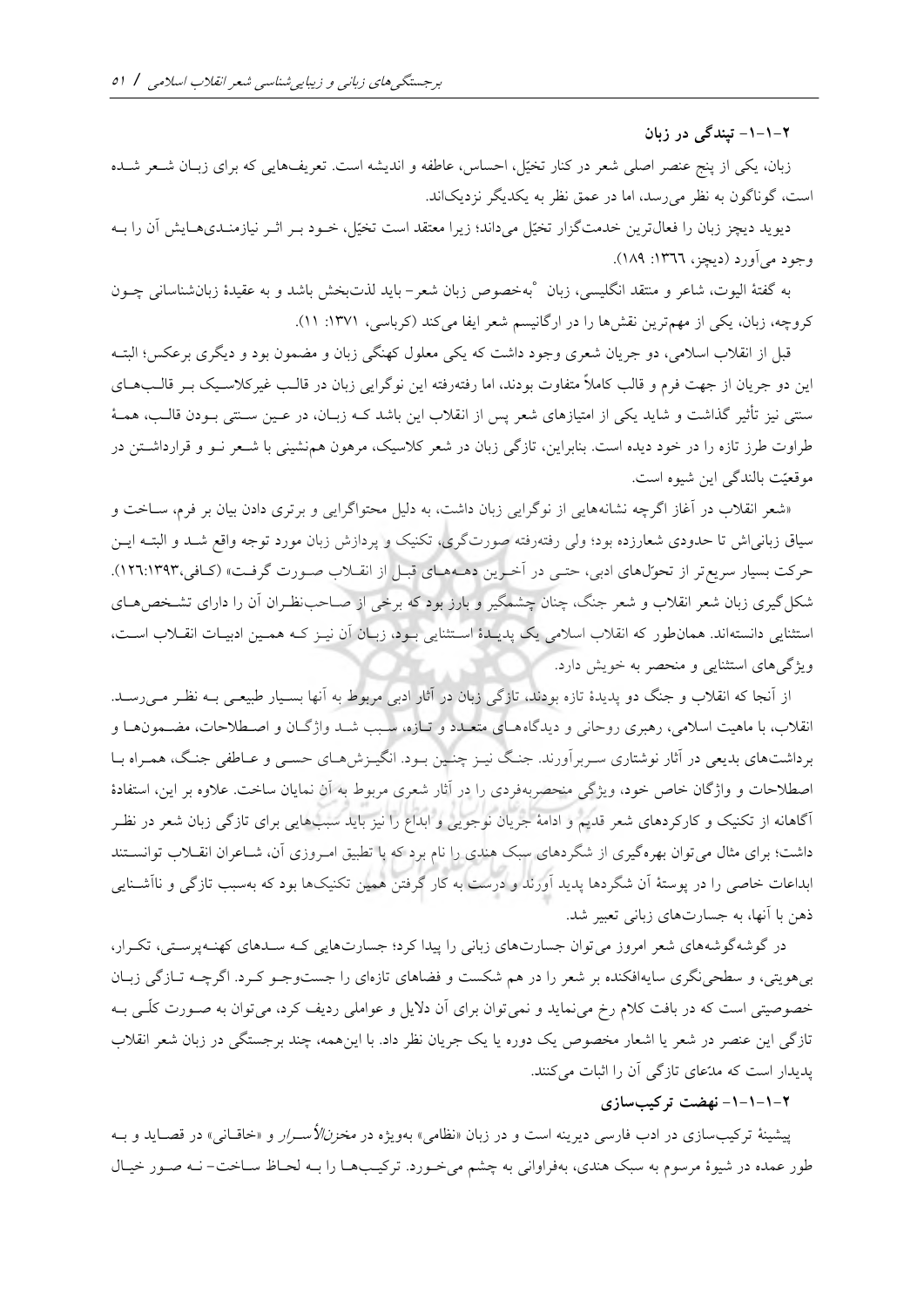تعبیهشده در آنها– می توان به سه گروه تقسیم کرد:

الف) ترکیبهایی که به صورت اضافه بیان میشوند و از آنها می توان به ترکیب اضـافی تعبیـر کـرد؛ مثـل طایفـهٔ صـاعقه، خشم تفنگ، یوسف دل و … .

ب) ترکیبهایی که بدون کسرهٔ اضافه بیان می شوند و معمولاً به صورت ترکیب وصفی می آیند؛ مانند تیغ آتشین، حسرت نصیب و

ج) ترکیبهایی که بیش از یک کلمه اند و باید آنها را عبارت ترکیبی خواند: از قبیل شیرآهن کوهمرد، یک نمک خنده زخم و… «اوج ترکیبسازی در سال۵عای آغازین انقلاب، بهخصوص در سال۵ای اولیهٔ جنگ است. سـرآمد و رهبـر ایــن حرکــت، نصرالله مردانی است؛ اگرچه کسانی همچون عباس صادقی پدرام و تا حــدودی احــد دهبزرگــی را مــیتــوان در کنــار او دیــد» )کافی، 129:1393(

> ترکیبها از نظر بار واژهها، که پیامهای ترکیب خوانده می شوند، نیز می توانند در تقسیماتی قرار گیرند: الف) ترکیبی که هر دو پایهٔ آن واژگان انقلابی است: تفنگ خشم

تفنگ خشم را آمـاده کـن تـا ســازتر باشــد در اجرای سرود فــتح، خــوش[وازتــر باشــد

)موسوی، :1375 150(

ب) ترکیبی که از دو پایهٔ آن یکی انقلابی و یکی واژگان و اصطلاحات مذهبی است: آیههای آتش، تلاوت خون، کربلای ایثار، رزمگاه ایمان، جوشن تکبیر و ....

چنین که در آیههای آتش، تالوت خون ماست جواری

برای مرگ طالیهداران، س است گور بسوتری نمانود عبدالجبار کاکایی )شاهرخی، :1367 239(

ج) ترکیبی که از دو پایهٔ آن، یکی جنگی و یکی واژگان تعلیمی و مرتبط با دیدگاه انقلاب باشـد: منـافقسـتیزان، سـردار بیدار سحر، شمشیر فجر و

> بسه «مرصــاد» مــــردان مــــرگ1َهنــــين منــــــــــــافقســــــــتيزان تيـــــــــغ1َتشـــــــــين )بختیاری، :1374 47(

د) ترکیبی که یکی از پایههای آن از واژگان و اصطلاحات جنگ باشد، آذرخش شبشکن، زخـم خـزان، اسـب خــون، حلقوم تنگ تفنگ و  $N^2$   $(1 - 10\pi)^2$   $N^2$ 

آتشای ینگل وله گری ید )کافی، ها/ ک حلقوم تنگ تفنگ می :13181 38( ( ه ترکیبی که یکی از پایههای آن از اصطالحات مذهبی است: بارگاه کبوتر، امیر قبای گ سرخ و بعد از مجازات آهت، گ اشکهای نگاهت تشووییع کووردم خووود را تووا بارگوواه کبوووتر

(وحیدی، ۱۳۷۷: ۸۱)

و) ترکیبی که یکی از پایههای آن از واژگان خاص انقلاب باشد؛ چکامهٔ فریاد، زاغان باغ غفلت و …. نسیم غربتنورد عاشق! بگو بـه زاغـان بــاغ غفلــت

عقاب غیرت چو اوج گیرد، به ابر بال و پری نمانــد عبدالجبّار کاکایی (شاهرخی، ۱۳٦۷: ۲۳۹)

ز) ترکیبهای زیبا و ذوقپسند که اگرچه از این واژگان و اصطلاحات تهیاند؛ بدیع و تـازهانــد و هــمچنــین در مــوارد مختلف از جسارتهای زبانی برخوردارند.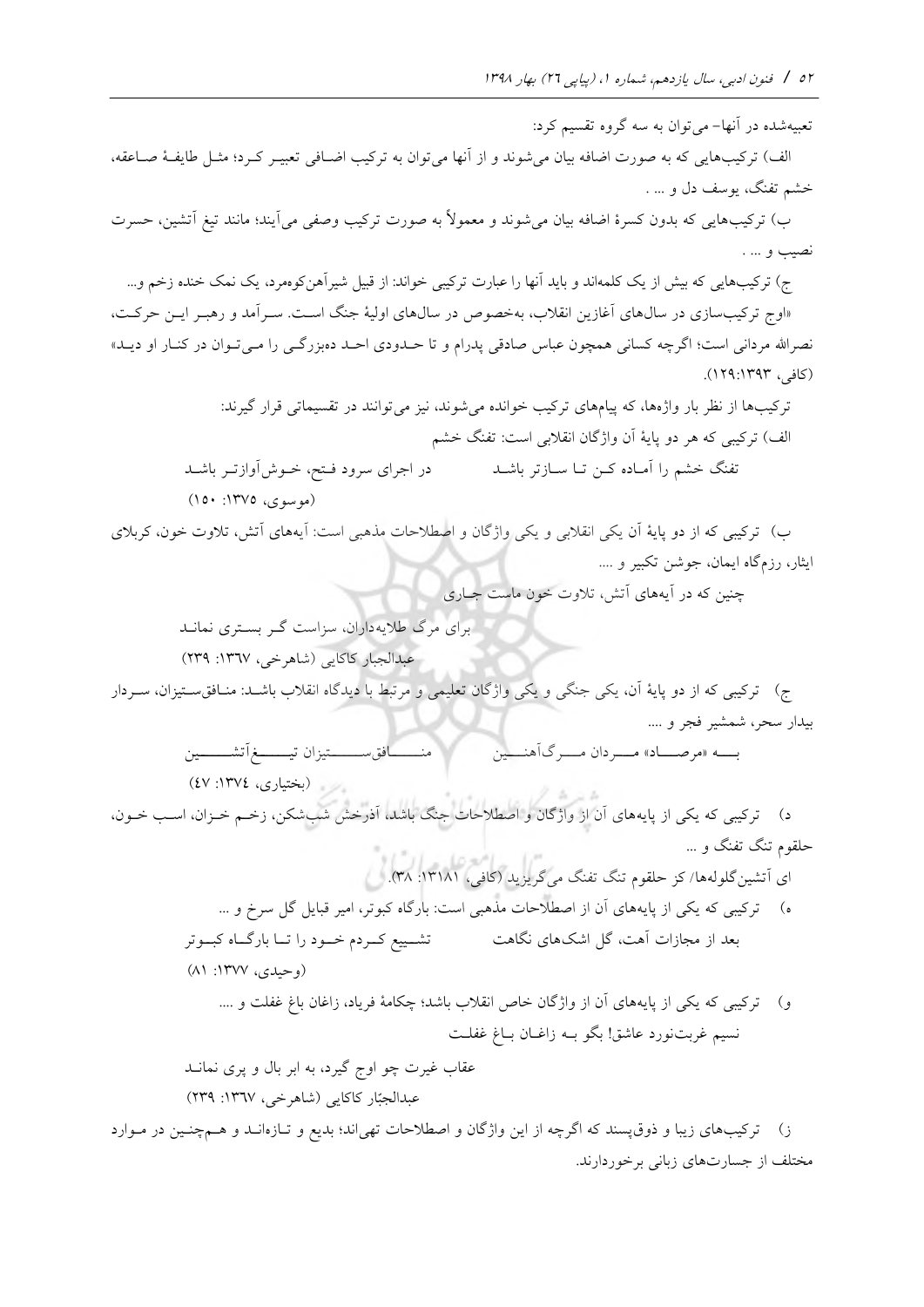علاوه بر اینکه سه گونه از صور خیال؛ یعنی تشبیه، استعاره و کنایه جان0ایههای ترکیبها بودهاند، میتوانند تقسیم دیگری را برای این شگرد زبانی سبب شوند:

> به «دار شعله» شهیدان عشــق خنداننــد مسمع دم از دوبـــارهٔ مــــیلاد صــــبحدم بزنیــــد )مردانی، :1364 8(

»دیگر سالح سرد سخن« کارساز نیست/ باید سالح تی تری برداشت )ام پور، ین :1374 30(

**-2-1-1-2 نوجوییدرقافيهوردیف**

سعی در پیداکردن قافیه و ردیف نو را باید جزئی از نوجویی فراگیر در ادب معاصر دانست که در قالبهای مختلف شــعر انقلاب اسلامی بروز و ظهور پیدا کرد. واژگان و اصطلاحاتی که نشان دهندهٔ بینش انقلاب بودند، بـهخصـوص در اوایـل کـار بهشدّت محل توجّه قرار گرفتند و در جایگاه قافیه و ردیف در اشـعار واقـع شـدند. اسـتفادهٔ مسـتقیم برخـی از ایــن واژگــان دیدگاهی، شعارزدگی را در شعرهای آغازین انقلاب پدیدار ساخت.

معمول ترین ردیفها در شعر فارسی، ردیفهای «فعلی»اند. شاید همین معمول بودن، کار را به تکرار کشانده است؛ اما در شعر انقلاب، ردیفهای فعلی تازهای را نیز می توان سـراغ گرفـت کـه در جـای خـود گویـای نـوآوری محسـوب مـیشـود. ردیفهایی مانند شکفت، هجرت کرد، آتش گرفت، لازم نیست، صدا بزن، خوب می دانم و ….

بهار رفوت و پرسوتوی رنوگ هجورت کورد گ عوروس بوه گلودان تنوگ هجورت کورد )فرید، :1375 79(

اما در باب ردیفهای اسمی باید گفت علاوه بر واژگانی که به طور ابتکاری و اتفّاقی در موضع ردیف قرار گرفتهاند، ســه گروه از واژگان و اصطالحات نی با بسامد چشمگیری در این جایگاه قرار دارند:

ال - واژگان و اصطالحات انقالب؛ خون، شهید، شهادت، سرخ، نخ ، آتش، الله، زخم و

هسلا در بهساران کلسوی تسو سسوخ میستواران سازان سووی تسو سسوخ  $(22 \cdot 1177)$  (باقری، ۱۳٦۷)

گرفتــه ذهــن مـــرا مــوجی از تفکّــر ســـرخ و نمعی رسمد بـه خیمالم مگـر تصـورّ سـرخ )همان، 216(  $\mathcal{L}_{\mathcal{F}}$  of  $\mathcal{F}$  and  $\mathcal{F}$  and  $\mathcal{F}$  and  $\mathcal{F}$ 

ب- واژگان و اصط الحاتی که تعلیم دیدگاهی انقالبند: نور، صب،، سحر، بیداری، یقین، ایوار و بگوییووووود بوووووا دادخوووووواه سوووووحر کوووه زد خیمووه بووور شووب سووپاه سوووحر )بختیاری، :1374 47(

ج- واژگان مذهبی از قبیل توبه، نماز، جهاد یا واژههای نمادین و جایگزین شخصیتهای ملفهبی و انقلابسی: خورشـید، دریا، گل سرخ، آفتاب و …

> دشت میبلعیـد کـم کـم پیکـر خورشـید را بسا نسسیم نفسس سسبز امسام گسل سسرخ بر فراز نیزه میدیدم سر خورشید را )بیابانکی، :1376 21( جوش زد، بادهٔ توحیـد بـه جـام گـل سـرخ (دەبزرگى، ١٣٦٧: ٤١)

## **-3-1-1-2 تعابيروتصاویرخاصجنگ**

آخرین نکته دربارهٔ تازگی زبان در شعر انقلاب، تعابیر و تصاویر خاص جنگ است کـه بـه تـازگی زبـان کمـک شـایان کردهاند. بدیعبودن برخی تعابیر و تصاویر که فقط به دلیل موضوع جنگ آفریده شدهاند، هـر شـاعر و ادیبـی را بـه تحسـین و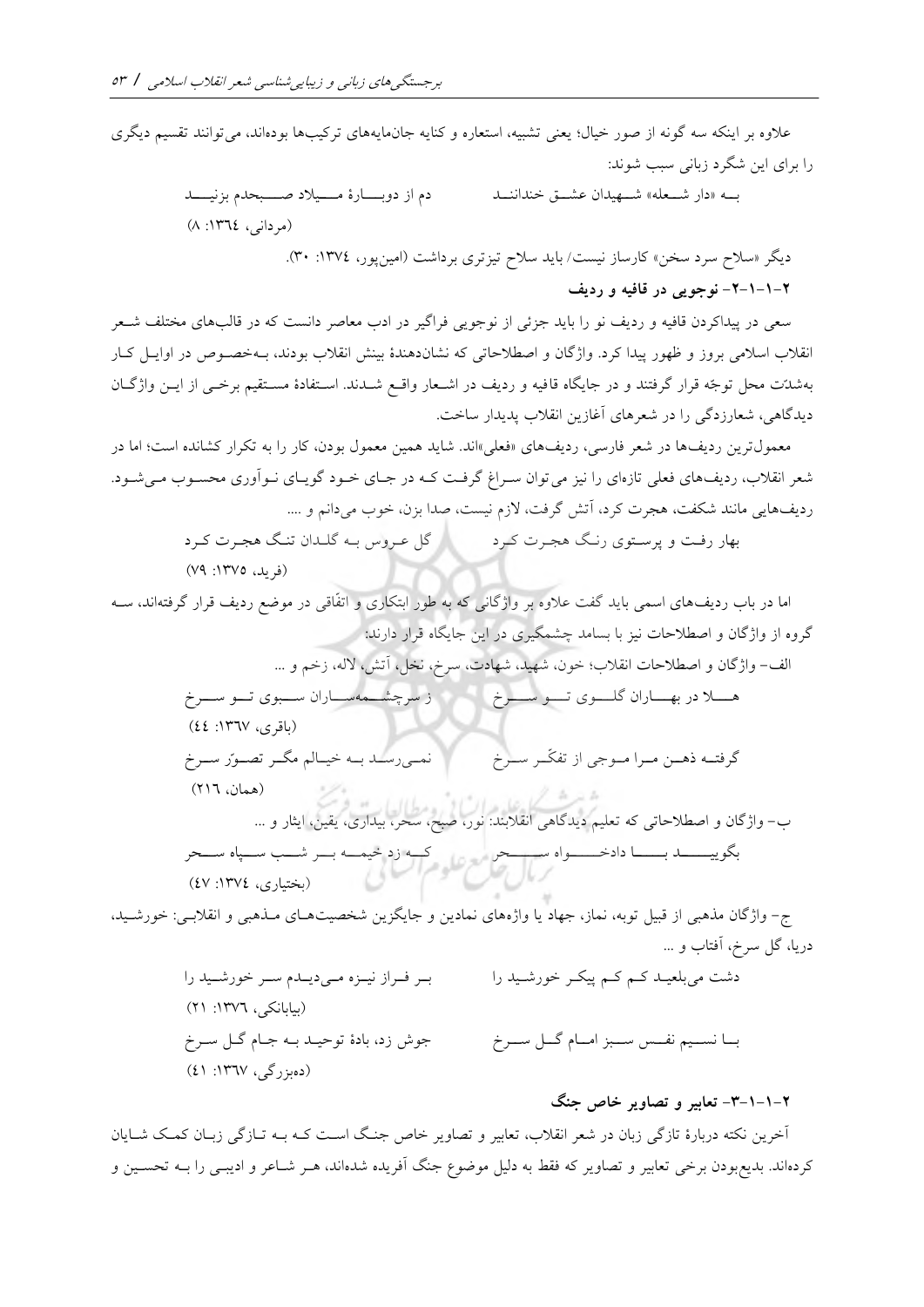تعجب وامی دارد. یکی از مهم ترین ویژگی های این تعابیر و تصاویر طراوت و تازگی محض آنهاست. ایــن تعــابیر و تصــاویر بازآفرینی هیچگونه تعبیر و تصویر آشنایی نیستند؛ برای مثال، ما در محدودهٔ جغرافیایی فارسی تا کنون بمباران هـوایی شـهرها را نداشتیم تا منجر به آفرینش تصویری از این ماجرا شده باشد. درست به همین دلیل، یعنی تازگی و طراوت، این گونــههـای زیبای کلام که برای اولین بار در زبان شیوا و شیرین فارسی اتفاق میافتند، بسیار گرانبها و قیمتیاند و باز به همین دلیـل بایــد آنها را بازنمود تا هم به کار آیندگان بیاید و هم شناسههای سبکی از آنها متولید شود

خفّاش های وحشی و دشمن / حتّی ز نور روزنه بیزارند/ باید تمام پنجرهها را / با پردههای کور بپوشانیم (امین پور، ۱۳۸۹: ۳۱ ). نکتهٔ دوم در اینباره، فراوانی اینگونه تعابیر و تصاویر است. دلیل فراوانی تعابیر تازه و توجهبرانگیز مـی توانـد گســتردگی زمینههای تصویری شعر دفاع مقدس و فراوانی تعداد شاعران شعر دفاع مقدس باشد

در میدان نبرد/ فوارههای خون برمیجهند/ و ترکش های پرشتاب/ از سختای سـنگ مـی گذرنــد/ تـا اسـتواری انــدامهــا را فروری ند )فیض، :1373 72(

**-2-1-2 واژگانتپش**

یکی دیگر از شاخصههای لفظی و ساختاری شعر انقلاب، گسترهٔ دایرهٔ واژگانی است. روشـن اسـت کـه هـر موضـوع و مضمونی واژگان و اصطلاحات خاص خود را دارد و یک موضوع جدید، واژگـان جدیـدی را وارد ادبیـات مـی کنـد. حادثـهٔ انقلاب با محتوای اندیشگی خاص خود و دیدگاههای تعلیمی ویژه، واژگـان و اصـطلاحاتی را وارد عرصـهٔ ادبیـات کـرد. در پیوند بودن جنگ با محتوای اندیشگی انقلاب، سبب شد تـا ایــن اصــطلاحات و واژگــان در جنـگ نیــز ادامـهٔ حیــات دهنــد. دریچههای ورود الفاظ به فضای شعر انقلاب متعدد است و البته این منافذ دارای بسـامد متفـاوت اسـت کـه مهــم تــرین آنهـا عبارتاند از:

الف) اسامی خاص؛ شامل اسم مکان و اسم اشخاص

استفاده از اسامی خاص بهخصوص در شعر دفاع مقدس بسیار به چشم می خورد:

و این سان «حلبچه»/ به تاوان ایستادن، افتاد... (شاهرخی، ١٣٦٧: ١١٥).

دریا سلام میدهد از شوق/ دریا پیام میدهد از عشـق/ از تنگـهٔ نبـرد «هرمـز»/ از ملتقـای مکتـب مـیهن/ «خلـیج فـارس» جانبركفان خطّة «دلوار» «دشتى»/ «جنوب داغ» … (همان: ٢٠٨).

**ب(واژههاواصطالحاتنظامی**

بی گمان، بیشترین سهم در دایرهٔ واژگانی شعر انقلاب مربوط به واژگان و اصطلاحات نظامی است. جنگافزارهای سبک و سنگین، انواع تفنگها، توپها، موشک، تانک و … همراه با اجزائی جداگانه که برخی نـامی خـوش تـراش و شـاعرانه دارنـد؛ ازقبیل ماشه، قنداق، مگسک و ... دستمایههای خوبی برای پرداختن اثر ادبی است:

> سوت خمپاره، سبکوتی ک) شکسیت میسازوی سیسسجّاده گلسسی پرپسسر بیسود )محمد عباسیه کهن، :1375 100(

«وقتی که حمله میآغازند/ در زیر چکمههای موشکی آنان/ سطح زمین/ روح زمان/ دست و سر مبارز انسان/ زخـم عتیــق را در عمق رفتهها/ دیدار میکند» (صفارزاده، ۱۳۸۲: ۳٦).

### ج) واژهها و اصطلاحات انقلابی و مذهب<u>ی</u>

با ظهور انقلاب، اصطلاحاتی مانند بسیج، جانباز و … وضع شد و همچنین برخی از واژگـان فرامـوش'سده جـانی دوبـاره یافتند. بنیان مذهبی انقلاب و رهبر روحانی آن نیز دلیل دیگری است تـا واژگـان مـذهبی ماننـد اسـامی و القـاب معصـومان، اصطالحات شرعی و فقهی، اسامی صحابه و در شعر به کار گرفته شود: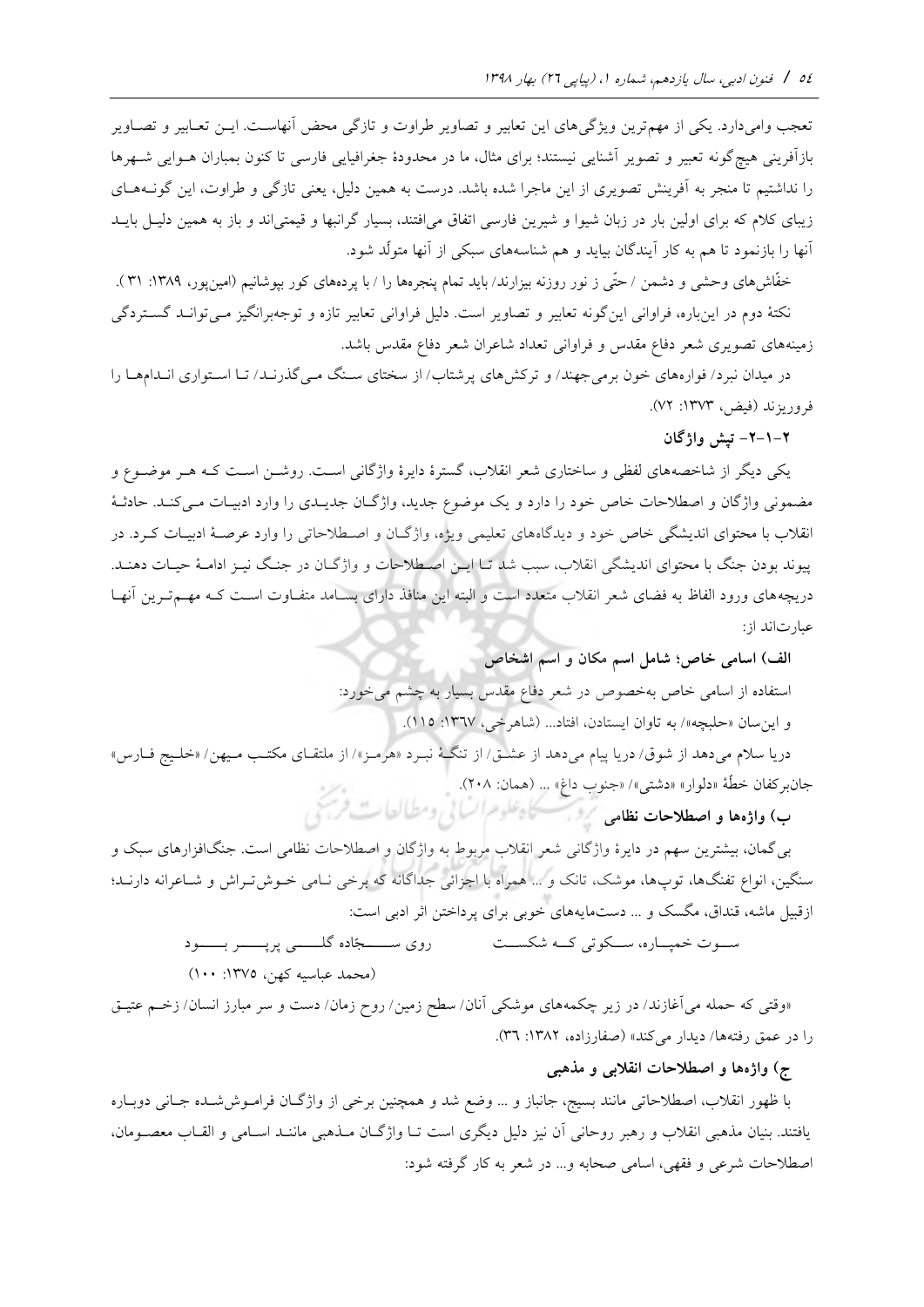«کاش من یک «بسیجی» بودم/ دلی داشتم به وسعت دشت/ و استقامتی به قامت کوه» (شاهرخی، ۱۳٦۷: ٤٩) او از سلالهٔ «ياسر» بود/ از ايل سركشي «مقداد»/ از طليعهٔ «حجر» از خانوادهٔ «بوذر» (كافي، ١٣٨١: ٧٣) **-2-2 وضعيتقالب هادرشعرانقالباسالمی**

### **-1-2-2 قصيده**

حضور قصیده نهفقط در شعر انقلاب که در ادبیات معاصر ایران، چندان چشمگیر نیست. شاید اهل ادب از آن قطـع امیــد کرده باشند، اما با تجربهای که از احیای برخی قالبها در شعر انقلاب داریم، غیرممکن نیست که این قالب شـعری نیــز روزی جانی دوباره یابد. قصیده در طلیعهٔ شعر فارسی با دو جانهایه شناخته میشود؛ یکی حماسه و دیگری مـدح و سـتایش. تنهـا همین دو برجستگی می تواند دلیل خوبی برای درخشش قصیده در شعر انقلاب باشد. آغاز انقـلاب، تجلـی گـاه خــوبی بــرای حماسه است که سخن پرداز می تواند با الهام از حوادث و وقایع آن همراه با آمیزهٔ مذهب و ایمان، قافیـههـای کـلام را ردیـف کند. چکامههای عهد انقلاب را می توان با این برجستگی ها بازشناخت:

الف) لحن حماس*ی* 

آزاز قصیده با درونمایة حماسی همراه است با توجه به کهنگرایی و رعایت سنت در قصیده، بسیار طبیعی است که ایون ویژگی کهن چکامه در شعر پس از انقالب، که بستر خوبی برای حماسهسرایی است، بروز نماید:

| مؤدة فتح شما با مؤدكاني يار باد             | ای جوانسان غیسور، ای پاسـمداران وطـــن       |
|---------------------------------------------|----------------------------------------------|
| آن كه فتح قدستان پايان ايـن مضـمار باد      | مژدگانی چیست ایس فتح الفتوح قـرن را          |
| جان پر از آزار و دل پربار و سر بـر دار بـاد | خصمتان را گر همه صدام ور صد همچو اوست        |
| فخر تاریخ است و این تـاریخ را تکـرار بـاد   | ايــنچنــين فــتح نمايــان لشــكر اســلام را |
| (امیری فیروزکوهی، ۱۳۶۹، ج۲: ۹۱۳)            |                                              |

#### **(ب مدحوتوصيف**

مدح و توصیف در قصاید پس از انقلاب رنگ و بویی دیگر می گیرد. شاعر انقلاب به مدح شخص نمی $\mathfrak{g}_\text{c}$ د؛ بلکه علــم و اندیشه را ستایش میکند و اگر رهبر انقلاب را می ستاید، او را مروج اسلام و آرمـانهـای انقــلاب مـیدانـد. همچنـین اگــر رزمندگان را ستایش میکند، در واقع جهاد، ایوار، فداکاری، همّت و حمیّت را تقدیر و ستایش کرده است:

| مسرأت صفا، ماه ولا، مِهسر فرهمنسد                | ای نور نسی، پور علمی، روح خداونید                         |
|--------------------------------------------------|-----------------------------------------------------------|
| اي يـاد تـو ديباچـــهٔ الطــاف خداونـــد         | اي راي تسو سولوحة اسرار الهمي                             |
| با عـزم تـو چـون كـاه بـود كـوه دماونـد          | بسا رزم تسو پهلسو نزنسد صنخرهٔ البسرز                     |
| بگذشت ز اندازه و از چــون و چــرا و چنــد        | اکنون کــه ســتمبــارگی کفــر جهــانی                     |
| ایـــن توطئـــه انگیخـــت و آن فتنـــه پراکنـــد | بــــا كينـــــهٔ ديرينـــــهٔ صـــــهيونـي و صــــــدّام |
| زد مـــوج و برأشــــفت سرچشــــمهٔ ارونــــد     | از خـــون جوانِـــان وطـــن، دامـــن كـــارون             |
| در حادثــه از زهــد بــه تــن كــرده كژاغنــد    | در معرکــه پوشــیده بــه بــر جوشــن تقــوا               |
| (مشفق كاشانى، ١٣٨٦: ٣٤٨)                         |                                                           |

#### **-2-2-2 غزل**

غزل ماناترین شکل شعری زبان فارسی است و این قالب ظریف، جانمایه از شور و عشق دارد. غــزل در شــعر انقــلاب از اهمیت ویژهای برخوردار است؛ در این عصر هیچ یک از قالبهای شعری حضور پررنگی نداشتند؛ اما غزل حضور چشمگیری داشت و مورد اقبال شاعران بود. غزل در این دوره ویژگی هایی دارد که عبارتند از: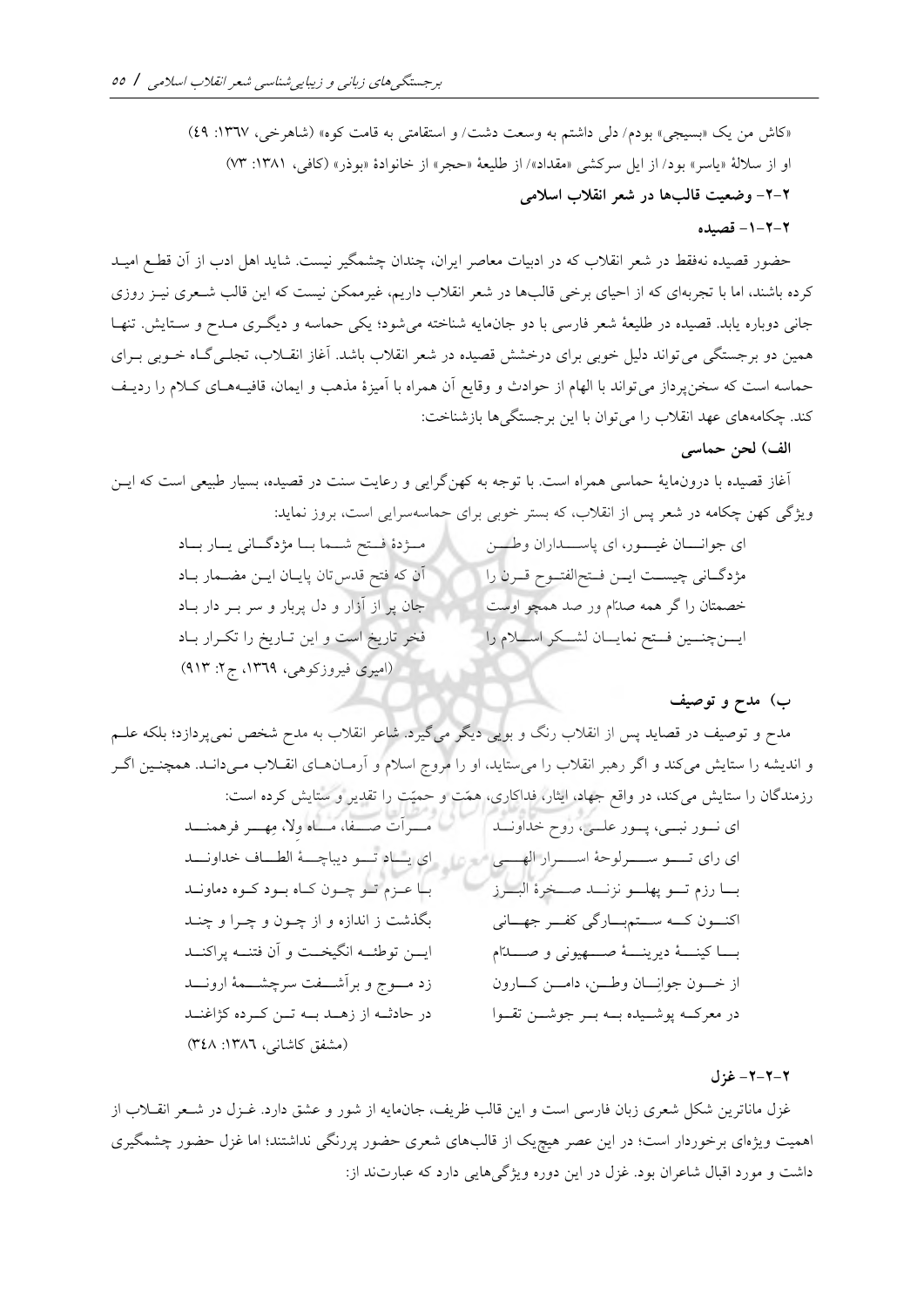الف) نظم عمودی غزل

را بهخوبی نشان میدهد:

در شعر پس از انقلاب، زبان و تعبیرات تازگی داشت؛ در حالی که قالب همان قالب کهن بود و این بهخوبی نشان از تأثیر شعر نو بر شعر کلاسیک داشت. پیوستگی معنایی در شعر نو نیز بر قالبهای کهن به-خصوص غزل تأثیر گذاشت و خاصـیت نظم عمودی را در آن پدید آورد و ویژگی به اصطلاح نظم پریشان را از آن گرفت.

«از لحاظ ساختار شاید بتوان گفت غزلی که هر بیت آن حرفی برای خود جدا از بقیهٔ ابیات داشته باشد، امـروزه محلّــی از اعراب ندارد. غزل امروز منسجم و یکدست است، آغاز و پایان غزل امروز نباید بی حساب باشد؛ بلکه باید از نقطـهای شــروع شود، ادامه یابد و به پایان برسد» (پاشا، ۱۳۷۰: ۹).

 اینک نمونه کنیم: ای از یک ز ل را با رعایت نظم عمودی مرور می و آتووش چنووان سوووخت بووال و پوورت را بوووووه دنبوووووال دفترچوووووة خاطراتوووووت و پیوووودا نکووووردم در آن کوووون زربووووت هموووان دسوووتمالی کوووه پیچیوووده بوووودی هموووان دسوووتمالی کوووه یوووک روز بسوووتی همووان دسووتمالی کووه پولووکنشووان شوود سووووحرگاه رفووووتن زدی بووووا لطافووووت و توووا حوووال موووی سووووزم از یووواد روزی کجوووا مووویروی؟ ای مسوووافر! درنگوووی کووووه حتیووووی ندیوووودیم خاکسووووترت را دلوووم گشوووت هووور گوشوووة سووونگرت را بوووهجووو آخووورین صوووفحة دفتووورت را در آن مُهوووور و تسووووبی، و انگشووووترت را بووووه آن زخووووم بووووازوی همسوووونگرت را و پوشوووووید اسووووورار چشوووووم تووووو رت را بوووووه پیشوووووانی ام بوسوووووة آخووووورت را کوووه تشوووییع کوووردم تووون بوووی سووورت را ببوووور بووووا خووووودت پووووار دیگوووورت را )کاومی، 101:1375(

**هایبلند ب(استفادهازوزن** شعرهای آزازین انقالب، دارای وزن کوتاه و آهنگ تند است؛ زیرا این وزن و آهنگ، لحن حماسی و مجالف تنو گ فرصوت

بوووو ن طبوووو خووووون در پگوووواه وفوووور گذشووووتند از خوووووان توووواریخ تلووووخ کووووه آموووود بووووه میوووودان سووووپاه وفوووور دلیوووووووووران آوردگووووووووواه وفووووووووور )مردانی، :1364 48(

 $\frac{1}{2}$ 

اما رفتهرفته با درونی شدن جنگ و بروز مسائل عاطفی آن مانند تشییع های دستهجمعی، بمباران شهرها و … لحن حماســی اشعار، به نرمآهنگی تغییر کرد و فاصلهٔ بین هجاها بیشتر شد و بدین ترتیب وزنهای بلند جانشـین وزنهـای کوتـاه شـد. ایــن سیر، پس از جنگ نیز ادامه یافت و هر روز بر اقبال آن افزوده شد. استفاده از وزنهای بلند به دو دلیل شکل گرفت: (1 نیاز عاطفی زبان برای پرداخت موضوعی زمگین همراه با حسرت:

طومووار درد کهنووه ای از روز اول روبووهرویووم بووود شوعری نگفوتم، هرچوه گفوتم بغوض پنهوان گلوویم بوود )عمرانی، :1369 69( (2 حسن نوجویی و نوآوری است که شاعران را به سمت اوزان سونگین، بلنود و گواه ناخوشوایند و بوه اصوطالح کودر کشانده است: نوری دیگر در دل شاید، شوری دیگور در سور بایود

»رب اشرح لی صدری«گویان، با او رازی دگور بایود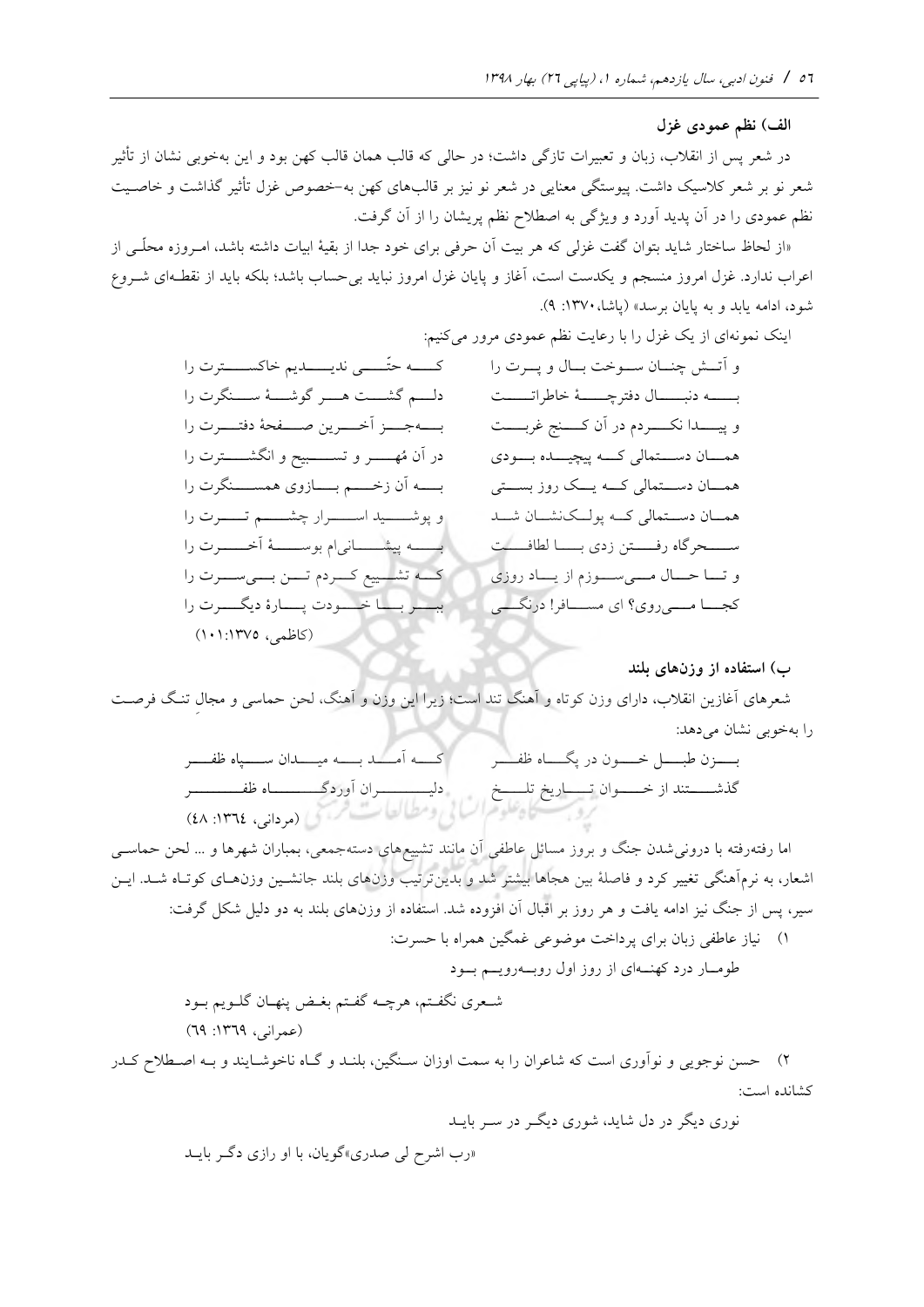دیدارش را در سنگرجو، بیجان، بیسر، بیپیکر جو مشتاقانش را دست از جان، شسته بیجان بیسر باید (خوش عمل، ١٣٦٨: ٣١)

**-3-2-2 مثنوی**

یکی ازویژگی های بارز شعر پس از انقـلاب، «تجدیـد حیـات مثنـوی» اسـت. مثنـوی هـای آغـازین، اگرچـه دارای لحـن حماسی اند و مضمون آنها تازه، بافت و ساختی کاملاً کهن دارند. ابیات عمدتاً بدون ردیـف|نــد و سـبک و ســیاق شــاهنامه در برخی از آنها بهخوبی نمایان است. علی معلّم شاید تنها نامی باشد که محققان ادبیات انقلاب را به یاد مثنوی می|ندازد. هرچند قالب مثنوی، چه تحت تأثیر آثار ایشان و چه بدون آن، در کار دیگر شاعران نیز دیده می شود. علاوه بر معلّم، از مثنوی سـرایان می توان به احمد عزیزی، پرویز بیگی حبیبآبادی، حسن حسینی، حسین اسرافیلی، سـلمان هراتـبی و محمّدرضـا عبـدالمکیان اشاره کرد

> در ادامه به برخی از ویژگی های مثنوی در شعر پس از انقلاب اشاره میکنیم: **هایتازه الف(استفادهازقافيه**

نوجویی قافیه یکی از راههای تازگی زبان است. این کارکرد در مثنوی به دلیل قافیههای متعدّد به خوبی استفاده می شـود و در کنار آن قافیه با حروف مشترک زیاد و بسنده نکردن به صحّت قافیه، از شاخصههای مثنوی این عهد به شمار می رود.

قحط آب است تو از قحط چه میفهمی؟ هیچ از تموز و عطش رهط چه میفهموی؟ هویچ (معلّم، ١٣٦٠: ٥٨)

**ب(رعایتترجيعدرمثنوی**

منظور از ترجیع، تکرار مطلع (ردّ المطلع) یا یک بیت یا نیملخت یا یک مصراع از مثنوی است که در سراسر یـک منظومــه یــا در پارههایی از آن آورده می شود و هدف آن تأکید بر موضوع است و بدین وسیله تأثیر شعر افزایش می یابـد. ایــن کــار در ســابقهٔ مثنوی چندان دیده نشده است و از ویژگیهای شعر انقلاب به حساب میآید. ترجیع، علاوه بر افزودن تأثیرگـذاری شـعر، سـبب حفظ آهنگ و موسیقی کلام نیز می شود. علی معلّم در مثنوی بلند «هجرت» بیت مطلع را چهار بار تکرار کرده است:

این فصل را بسیار خواندم، عاشقانه است این فصل را با من بخوان باقی فسانه است هفتـاد بــاب از هفــت مصــحف بــر نبشــتم مسمع ایسن فصـــل را خوانـــدم ورق را در نبشـــتم ایسن رمسز را از پسنج دفتور برگزیسدم از شش منادی راز هفتاختور شهنیدم e, 10 j این نغمه را در بستر هجرت سرودهست شط این نوا را در تب حیورت سوروده سوت این فصل را بسیار خواندم، عاشقانه ست» «این فصل را با من بخوان، باقی فسانهست (معلّم، ١٣٦٠: ١٨٠)

گاهی یک مصراع یا نیم لختی از آن در فواصل مختلف ترجیع می شود: گــاه ســفر آمــد نــه هنگــام درنــگ اســت گساه سسفر آمسد بسرادر گسام بسردار گساه سسفر آمسد بسوادر ره دراز اسست وادی نه ایمــن، هــان مگــو بایــد ســفر کــرد وادی نـــه ایمـــن، رهزنـــان در رهگذارنـــد چاووش میگوید که ما را وقت تنگ است چشـــم از هـــوس از خـــورد از آرام بـــردار پروا مکن بشتاب همّت چارهساز است از هفت وادی در طلب بایـد گـذر کـرد بسیم حرامسی نیسست یساران هوشسیارند حمید سبزواری (شاهرخی، ۱۳٦۷: ١٤٤)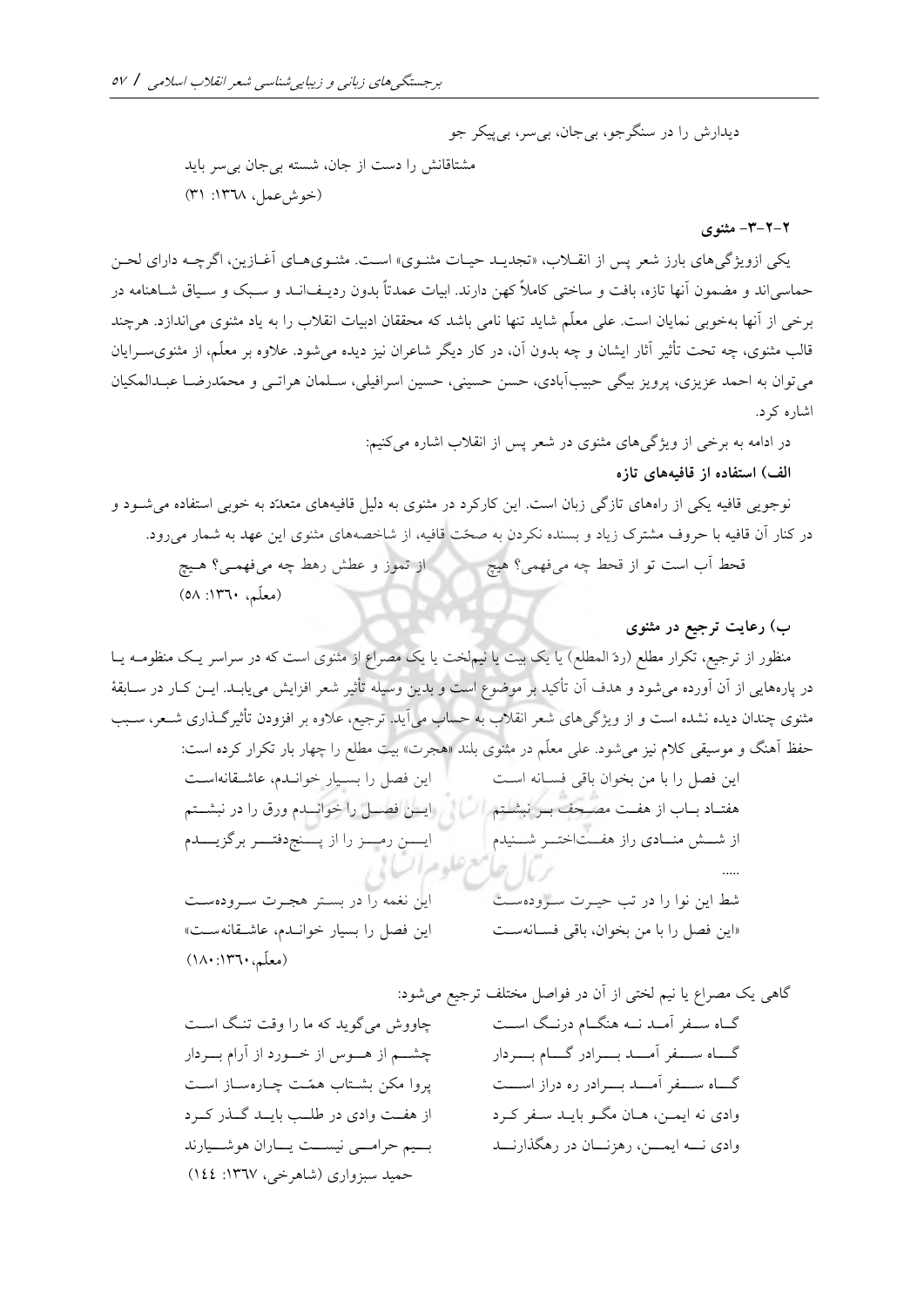**ج(رواجغزل- مثنوی**

غزل–مثنوی چنان است که شاعر در اثنای یک مثنوی بلند، به ضرورت محتوا تغییر لحن دهد یـا بــه دلیــل یــافتن قافیــه و ردیف خوش آهنگ، قالب را به غزل می برد و دوباره به مثنوی باز میگردانــد. در شــعر کهــن در منظومــهٔ «شــیرین و فرهــاد» (وحشی بافقی)، آنجا که فرهاد زبان به تغزّل میگشاید تا وصف دلبری «شیرین» کنـد، بـا حفـظ وزن، قالـب بـه غـزل تبـدیل می شود و پس از پایان غزل به مثنوی برمی گردد. پس از انقلاب، این قالب افزونی یافت و قطعاً بایدآن را یکی از ویژگی هـای ساختاری شعر انقلاب شناخت؛ زیرا اندک نمونههایی که در قبل بود، هرگز این قالب را مبرّز نکرده بود و در ذهـن ادیبـان جـا نداده بود، در حالی که تنها از آثار دو تن از شعرای انقلاب یعنی «علی معلّم» و «محمّدکاظم کـاظمی» نمونـههـای متعـددی را می توان مثال آورد:

و کسی گفت: بخسپید، فرج در پیش است گفت: ایام بوات است ، مبادا بروید الغــرض در همـــهٔ قافلـــه یـــک مـــرد نبـــود همهیخهای جهان را همه را سـنجیدیم رنج اگر هست نه از جان که از ماندنهاست آه از آن پیکار کر هیبت دشمن ما را کربلا را بگذاریـد کـه حـج در پـیش اسـت وقت ذکر و صلوات است، مبادا برویـد... یسا اگسر بسود شایسستهٔ نساورد نبسود مثـــل دلهــــای فرومـــردهٔ مـــا ســـرد نبـــود ورنــه ســرباخته را ز حمــت ســردرد نبــود طبـل و سـرنا و رجـز بـود و همـاورد نبـود (کاظمی، ۱۳۷۵: ۸۰)

**-4-2-2 رباعی**

این قالب فارسی شعر از آغاز سخن دری با ادبیات همراه است. این شکل کوتاه شعر همهگونه مضـمونی را محمـل شـده است. در مجلس بزم و در معرکهٔ رزم هر دو ظاهر بوده و معاشقه، اندرز و حکم، پند ونصیحت و حتّی دقایق علمی، فلسفی و کلامی را نیز برتافته است. وزن مطنطن و ایجاز کلام در رباعی، قالب خـوبی بـرای احساسـات غلیـانی انقــلاب و پــس از آن حماسهٔ جنگ و خاطرات خونبار آن بود. به همین سبب رباعی در شعر انقلاب و بهخصوص در دههٔ شصت رونق چشمگیری یافت و بسیار کارآمد بود. نامورترین شاعران این قالب را باید قیصر امینپور، حسن حسـینی، میرهاشـم میـری، ایـرج قنبـری، کمیل محمودی، سلمان هراتی، وحید امیری، مصطفی علیپور، محمود عباد، احد دهبزرگی و محمدرضا محمدی نیکو دانست. کس چـون تـو طریــق پــاک بــازی نگرفــت مسمع از خـــــم نشـــان ســـــرفرازی نگرفــــت زین پـیش دلاورا کسـی چـون تـو شـکفت حیثیّــت مـــرک را بــــه بـــازی نگرفـــت )حسینی ، 140:1391(

**-5-2-2 هاینوقالب**

در سال\$های آغازین انقلاب، شاعران انقلاب بیشتر قالبهـای سـنتی را مـیپسـندیدند؛ زیــرا پدیــدهٔ شــورانگیز انقــلاب و بلافاصله بروز جنگ، زبانی سترگ و حماسی را طلب می کرد. به عــلاوه بزرگــان شــعر نیمــایی و ســیید، عمومــأ روشــنفکرانی غیردینی بودند که شاعر دردمند و متعهد انقلاب نزدیک شدن به آنان و مشی هنریشان را اکراه داشت. «در سـال۵ـای میـانی انقالب، شاعران انقالب به قالبهای نوین روی میآورند شعر نو انقالب، شعری روایی و حمایتگر است و معمووال طووالنی است؛ ولی شعر نو این عصر کسل کننده نیست؛ زیرا شاعران جوان مثل فیلمبرداران صحنهٔ نبرد، به دنبـال لحظـهانــد و همیشــه افقهای تازه را می کاوند. دیگر این که تازگی مضمون که تازگیهایی در زبان و تصویر را در پی دارد، سبب می شود تـا اطالـهٔ کلام به شوق تکلیم باشد و ملالی پیش نیاید» (کافی، ۱۳۹۳: ۲۲۰-۲۱۹). از ناموران شعر نو متعهـد بایـد بـه کسـانی همچـون طاهره صفارزاده، علی موسوی گرمارودی، ضیاءالدین ترابی، سلمان هراتی، محمدرضا عبدالملکیان، عباس باقری، ایر قنبری،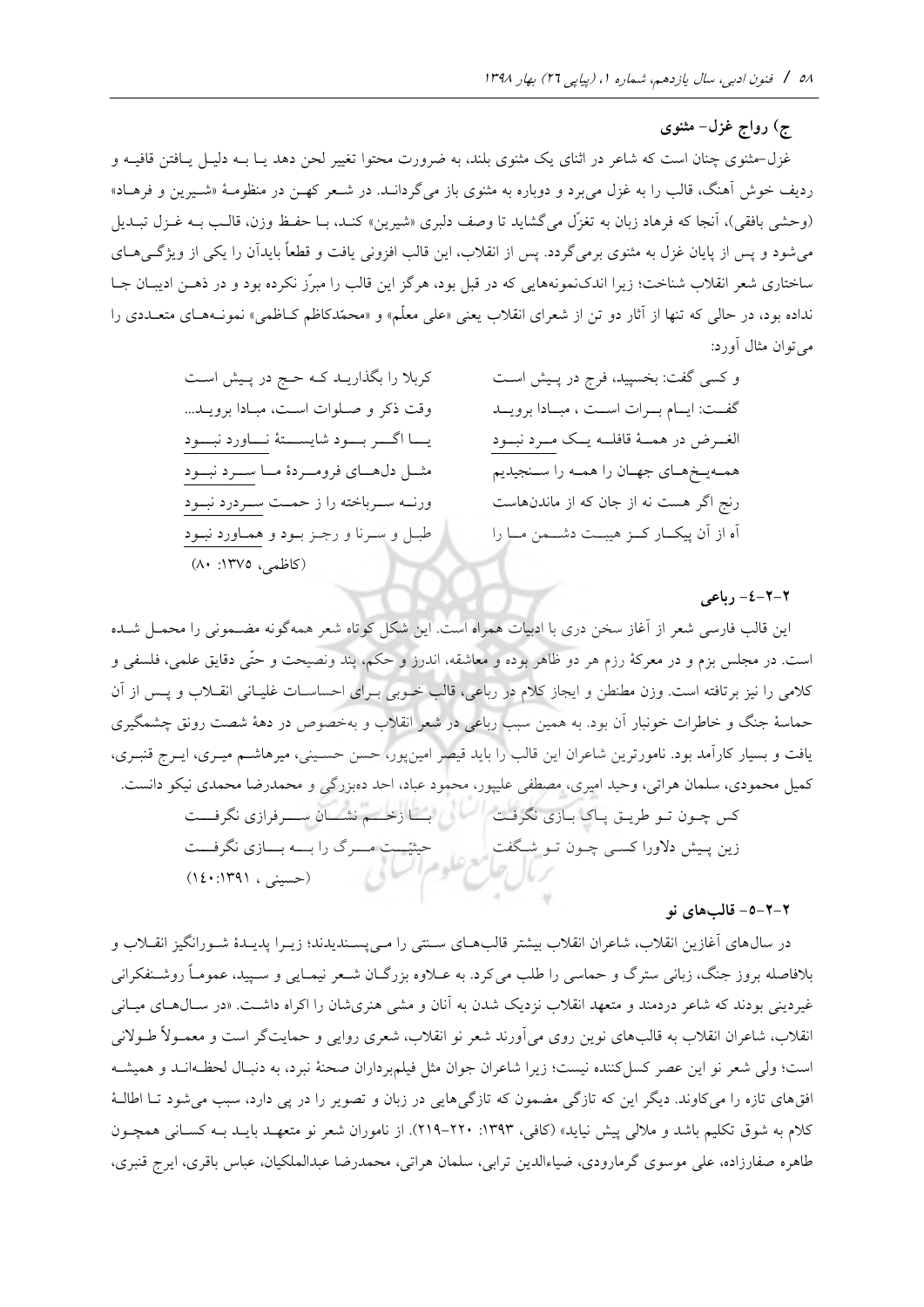علی هوشمند، محمدحسین جعفریان و مصطفی علیپور اشاره کرد

از درون،ایههای شعر نو می توان به موضوعاتی مانند روایت جنگ، شهید، شهادت، جانبازان و آزادگان، وطن، ستمسـتیزی، تکریم از رزمندگان، تطبیق تاریخ و تکریم انقلابیون تاریخ اشاره کرد و این بهخوبی همراه شدن این شکل شعری را با ادبیـات انقلاب نشان می دهد:

«به پسرم دروغ نگویید/ نگویید من به سفر رفته۱م/ نگویید من از سفر بازخواهم گشت/ نگویید زیباترین هدیهها را/ برایش به ارمغان خواهم آورد/ به پسرم واقعیت را بگویید/ بگویید به خاطر آزادی تو/ هزار خمپارهٔ اسـتعمار/ سـینهٔ پــدرت را نشــانه رفتهاند/ بگویید خون پدرت/ بر تمام مرزهای غرب و جنوب کشورش پریشان شده است....» (عبدالملکیان، ١٣٦٦: ٤١).

رویکرد شاعران انقلاب به موجهای نو در دهههای دوم و سوم انقلاب افزونی می یابد که بر اثر دلایلــی چــون محــدودیت قوالب کهن، اختلاط جهانی فرهنگها و در دل آن، تأثّر و تأثیر متقابل شعر ملّتها، رشد جهانی شعر نــو بــود و ترجمــهٔ شــعر جهان که تنها در قالب شعر نو صورت میپذیرفت. در نیمهٔ دوم دههٔ شصت، مجموعهٔ شعر *از آسمان سبز* بــه شـکل جــدی و گسترده توانست تحوّل محتوایی را در عرصهٔ شعر غیرکلاسیک ایجاد کند. این تفـاوت را در مجموعـهٔ دوم «سـلمان هراتـی»؛ یعن*ی دری به خانهٔ خورشید* بهوضوح بیشتر می توان دید. شعرهای این مجموعـه درنگــی هوشــیارانه در محوطـهٔ آفتــابی شــعر انقلاب است. *گنجشک و جبرئیل ح*سن حسینی نیز با پرداختن دقیق و توجه کافی به فرم و بهرهمندی از درونمایهای غنی، اثر ارزشمندی است که توانسته بسیاری از توقعات ما را از شعر متعهد برآورده سازد بنابراین، تحوّل محتوایی این شک شعری را می توان دلیل پنجم رویکرد شاعران نسل دوم انقلاب به موجهای نو دانست؛ زیرا با این تغییر، شـاعران انقــلاب مــی توانســتند احساسات و عواطف یا دریافتها و اندیشههای خود را در این ساخت سامان دهند.

«تأثیر محتوایی انقلاب چنان بود که حتی در جان شکل های فرانوگرایی همچـون «مـوج نـو»، «حرکـت»، «پلـیفونیـک» – چندآوایی- که کمتر برمدار التزام و تعهد چرخیده بودند، نیز نفوذ کرد» (کافی، ۱۳۹۳: ۲۲۲). حمید/ نامش از دفتر کلاس پاک شد/ تا بر تابلوی مدرسه بنشیند! (علی پور، ۱۳۷۵: ۲۱). به همسرایی تلخترین ترانهٔ جهان/ اندوه پرندهای/ در گلویم بال میکشد (همان: ۱۹۷). **-6-2-2 انکطرحوتر**

گفته شده است که احمد شاملو شعر کوتاهی گفت و اسم آن را طرح گذاشت و دیگران چنان پنداشتند که این نام به دلی کوتاهی برآن گذاشته شده است و به تقلید از آن شعر کوتاه، طرح نامیده شد. بعدها حتی عنوان شعرک را کـه شــاعران دقیقـهٔ اکنون و رهبر شعر حجم، یدالله رؤیایی تبلیغ میکردند، نتوانست جای آن را بگیرد. به هر روی عنوان طرح، جایگیر شد و بـا جهانی شدن نوع شعر کوتاه ژاپنی (هایکو) و ورود آن به ایران، در یک نوع تعریف دوری به یکدیگر تعبیر شدند.

کوتاهسرایی در شعر انقلاب در دههٔ سوم؛ یعنی در سال\$عای دههٔ هشتاد میتپد. عنوان طرح نیز در این میـان کمتـر مطـرح است و نظیرههایی ماند شعرک، شعر کوتاه، شعر لحظه، ترانک و آنک بیشتر کـاربرد دارد. از برتـرین چهـرههـای ایـن جریـان میتوان به سید حسن حسینی، پوران هاشمی، پرویـز بیگـی حبیـبآبـادی، ضـیاءالدین خـالقی، صـادق رحمـانی، سـید علـی میرافضلی، جلیل صفربیگی، غلامرضا کافی و علیرضا فولادی اشاره کرد. از این نامها تقریبـاً کسـی چنـدان شـکل گرایانــه بــه آثارش نگاه نمیکند، در حالی که خارج از شعر انقلاب کسانی نظیر سیروس نوذری و بیژن جلالی بهشدت صورتگرا هستند.

سید حسن حسینی، چهرهٔ شناختهشدهٔ ادبیات انقلاب است و افزون بر آثار پراکندهٔ او با این ویژگی، *گنجشک و جبرئیل* با آنکه چندان هم کوتاه سروده نیستند، در این هیئت شناخته می شوند که البته به مذاق اهل شعر خوش نشسته است.

کلمه در این آثار بهنهایت صرفهجویانه به کار می رود؛ ولی شاعر تأکیدی بر مشــابهت آن بــا هــایکو نــدارد. فضــا بیشــتر شــرقی و ایرانی است و از حس۵ای عاریتی در آن خبری نیست. گهگاه قافیه در آن پدیدار میشود؛ اما هرگز به سمت کاریکلماتور نمیگراید: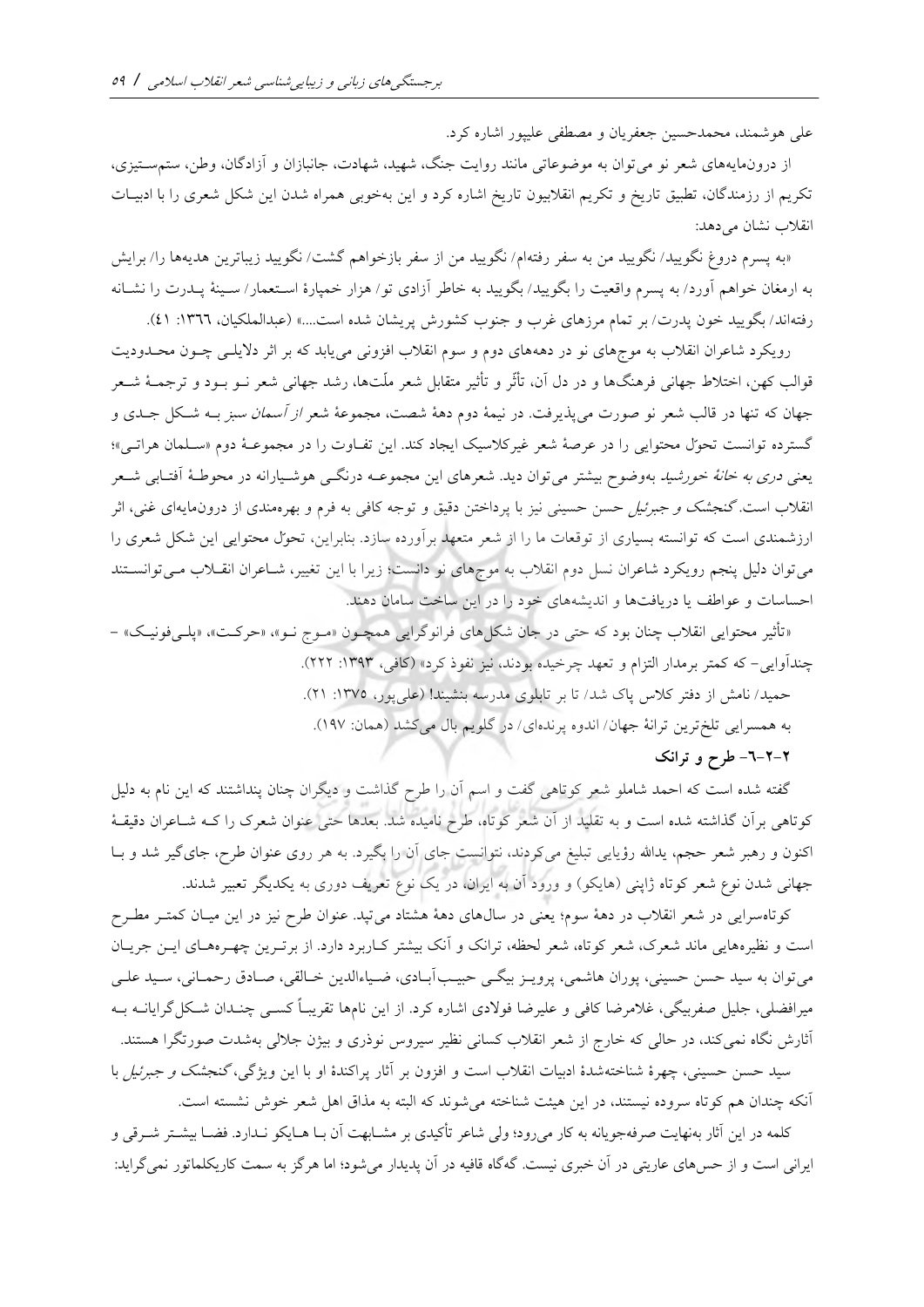کبوتر حامل پیامی بزرگ/ صیّاد/ حامل گلولهای کوچک (هاشمی، ۹:۱۳۷۷).

تکملهٔ این بحث را باید به کاریکلماتور سپرد که با کوتاهسرایی پیوند دارد و اینکه معمولاً لغزش گاه ترانک را چرخیدن بـه سمت کاریکلماتور میدانند. «کاریکلماتور عبارت است از جملاتی طنزآمیز که نوعی نقیضه بر مثل هـای مشـهور یـا تکیــه بـر کلمات رایج زبان است. در کاریکلماتور طنز، نقیضه، انصراف ذهـن، تلمـیح، نگـاه معتـرض و تعـریض، گزیــدهگـویی و گـاه غافلگیری وجود دارد» (کافی، ۱۳۹۳: ۲۲۸).

بی گمان پرویز شاپور، بزرگترین نام در این قالب به حساب می آید کـه تقریبـاً پــس از وی کســی بــدین پایــه از شــهرت نرسیده است؛ اما آثار شاپور معنامند نیستند؛ به این معنا که جنبهٔ طنز در آنها گرایش به سمت فکاهه و سـرگرمی دارد و کمتـر در آن نگاه معترض و تعریضآمیز دیده میشود.

> در دورهٔ انقلاب اسلامی، کاریکلماتور، رشد چشمگیری کرد و دلیل افزایش آن در ملاحظاتی چند نهفته است: الف) افزونی مطبوعات و آزادی آنها؛

ب) سیاستزدگی و پیوند آن با طنزهایی از این گونه، سیاسی شدن کشور و مردم پس از انقلاب اسلامی؛ ج) تنفّس مضامین طنز و اعتراض در پهنهٔ ادبیات انقلاب اسلامی.

این قالب در دورهٔ حاضر با قبل از انقلاب، یک تفاوت اساسی پیدا کرد و آن هم معناگرایی کاریکلماتور در عصـر انقــلاب بود. نخستین نام در ادبیات انقلاب اسلامی، در پیونـد بـا کاریکلمـاتور سـید حســن حسـینی اسـت. دو مجموعــهٔ *بـرادههـا* و *نوشداروی طرح ژنریک* این شاعر را طنزپرداز، دقیق و دردمند معرفی کردهاند. معناگرایی وجه تمایز حسن حسـینی بـا پرویـز شاپور است و به جهت روح تعهد که در ادبیات انقالب نهفته است، حتی شکلی رها نظیر کاریکلماتور نی ، انسان را به تفکر و اندیشه وامی دارد. دیگر این که آثار حسینی به میزان زیادی هیئت شعر و گاه حتی حالت شـعر دارنـد. تخطئـهٔ تـاجر در کتـاب *نوشداروی طرح ژنریک* از نکات برجستهٔ این کتاب است.

> شاعری وام گرفت/ شعری آرام گرفت! )حسینی:1387، 21( تاجری مجلس تفسیر گذاشت/ ابتدا / فاتحه بر قرآن خواند! )همان: 24(

> > **-3 نت يجه**

در این نوشتار نتایج زیر حاصل شد: سطیق منظمان است از تصریح است قریبا

1- محورهایی چون تازگی زبان، نهضت ترکیبسازی، نوجویی در قافیـه و ردیـف، اسـتفاده از تعـابیر و تصـاویر خــاصرّ انقلاب و دفاع مقدس و تپش واژگان برجستگیهای زبانی شعر انقلاب را تشکیل میدهند.

-2 یکی از امتیازهای شعر انقالب اسالمی، تپندگی زبان است که گاه در عین سنتی بودن قالب، زبان، طوراوت دارد و ایون تازگی زبان، مرهون همنشینی با شعر نو و قرار داشتن در موقعیت بالندگی این شیوه است

۳- ترکیبسازیهای شعر انقلاب را به لحاظ ساخت، میتوان به سه دستهٔ ترکیب اضافی، ترکیب وصفی و عبارت ترکیبی تقسیم کرد

-4 سعی در به کاربردن قافیه و ردی نو در قالبهای مختل و استفاده از واژگان و اصطالحاتی که نشوان دهنود بیونش انقلاب بودند و بهکارگیری ردیفهای فعلی و اسمی تازه از دیگر برجستگیهای زبانی شعر انقلاب است.

6-استفاده از تعابیر و تصاویر خاصّ جنگ و گسترهٔ دایرهٔ واژگانی که در ارتباط با محتـوای اندیشـگی خـاصّ انقــلاب و دفاع مقدس است؛ همچون بهکارگیری اسامی خاص، واژهها و اصطلاحات نظامی، واژههـا و اصـطلاحات مـذهبی و… عامــل دیگری برای تازگی زبان شعر انقالب است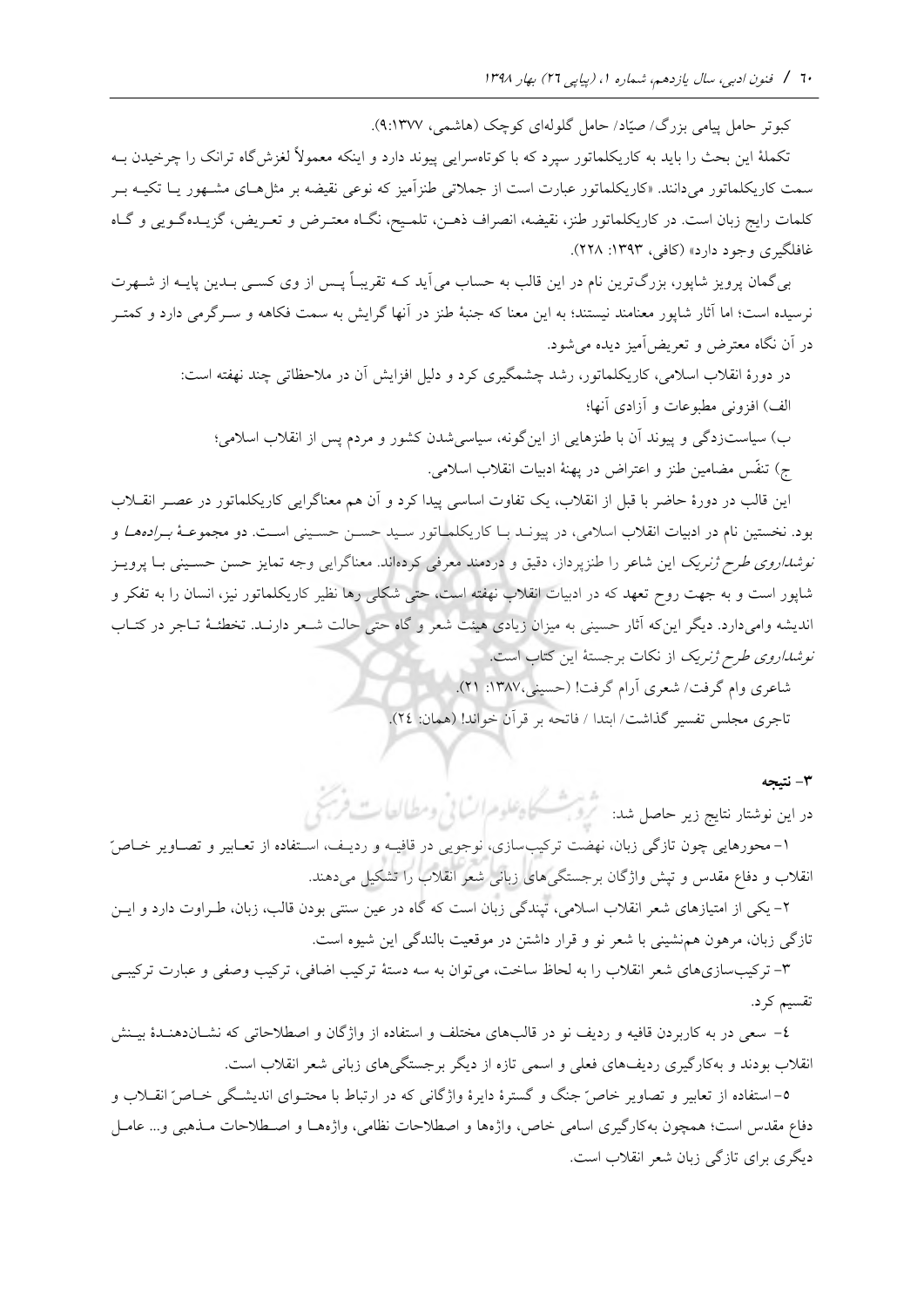-6 با بررسی قالبهای مختل شعر انقالب، روشن میشود که قالب قصیده با اینکه درخشوش چنودانی در شوعر معاصور ندارد؛ اما به دلیل روحیهٔ حماسی که در سالهای اول انقلاب و دفاع مقدس در کشور حاکم بود، رشد و رونق می یابد.

7- غزل در شعر انقلاب اهمیت ویژهای پیدا میکند و شاعران انقیلاب اسپلامی از آن استقبال می کننید. غـزل انقیلاب، ویژگیهایی چون نظم عمودی، کاربرد وزنهای بلند و نوجویی و نوآوری را داراست

۸- پس از انقلاب، قالب مثنوی با استفاده از قافیههای نـو و تـازه دوبـاره احیـا شـد. رواج قالـب غـزل-مثنـوی، یکـی از یژگیو های ساختاری شعر انقالب است که در این دوره به طور چشمگیری گسترش یافت

-9 وزن مطنطن و ایجاز کالم در رباعی، بستر خوبی برای بیان احساسات پرشور دوران انقوالب و دفواع مقودس در دهوة شصت بود

-۱۰- شاعران انقلاب در سال های میانی به قالب های نـوین روی آوردنـد و درون.مایـههـای جدیـدی را در شـعر نـو وارد ساختند. شعر نو انقلاب، شعری روایی و حمایتگر است و معمولاً طولانی است؛ ولی شعر نو این عصر کسل کننده نیست.

11- در دورهٔ انقلاب اسلامی، کاریکلماتور رشد چشمگیری کرد و دلیل افـزایش آن در افزونـی مطبوعـات و آزادی آنهـا، سیاسی شدن کشور و مردم پس از انقلاب و تنفّس مضامین طنز و اعتراض در پهنهٔ ادبیات انقلاب اسـلامی نهفتـه اسـت. ایــن قالب در دورهٔ حاضر با قبل از انقلاب، یک تفاوت اساسی پیدا کرد و آن هم معناگرایی کاریکلماتور در عصر انقلاب بود.

**منابع**

 1 امیری فیروزکوهی، کریم )1369( دیوان امیری فیروزکوهی، ،2 به کوشش امیربانوی امیری فیروزکوهی، تهران: سخن 2 امینپور، قیصر )1374( تنفیس صب،، چ ،2 تهران: سروش 3 باقری، عباس )1367( مجموعة شعر جنگ، تهران: امیرکبیر 4 بختیاری، نادر )1374( هشت فص عش ، تهران: بنیاد حفظ آثار 5 بیابانکی، سعید )1376( نیمی از خورشید، قم: همسایه 6 حسینی، حسن )1387( نوشداروی طرح ژنریک، چ ،4 تهران: حوز هنری 7 ووووووووووووو )1391( همصدا با حل اسماعی ، چ ،6 تهران: سور مهر 8 خوشعم ، عباس )1368( در پگاه ترنیم، تهران: حوز هنری 9 ده ب رگی، احد)1367( در آیینة شقای ، تهران: برگ 10 دیچ ، دیوید )1366( شیوههای نقد ادبی، ترجمة زالمحسین یوسفی و محمدتقی صدقیانی، تهران: علمی 11 شاهرخی، محمود )1367( مجموعة شعر جنگ، به همراه مشف کاشانی، تهران: امیرکبیر 12 شمس لنگرودی، محمّدتقی )1381( تاریخ تحلیلی شعر نو، چ ،4 تهران: مرک 13 صفیارزاده، طاهره )1382( دیدار صب،، چ ،5 تهران: کتاب شیراز 14 عبدالملکیان، محمّدرضا )1366( ریشه در ابر، تهران: برگ 15 علیپور، محمّدکاوم )1375( تصنی کوچههای خسته، تهران: حوز هنری 16 عمرانی، زالمحسین )1369( ز ل خاک <sup>و</sup> خاطره، تهران: برگ 17 فرید، قادر طهماسبی )1375( عش بیزروب، تهران: حوز هنری 18 فیض، ناصر)1372( گ ، ز ل، گلوله، جنگ شعر، تهران: بنیاد حفظ آثار 19 کاومی، محمّدکاوم )1375( پیاده آمده بودم، تهران: حوز هنری